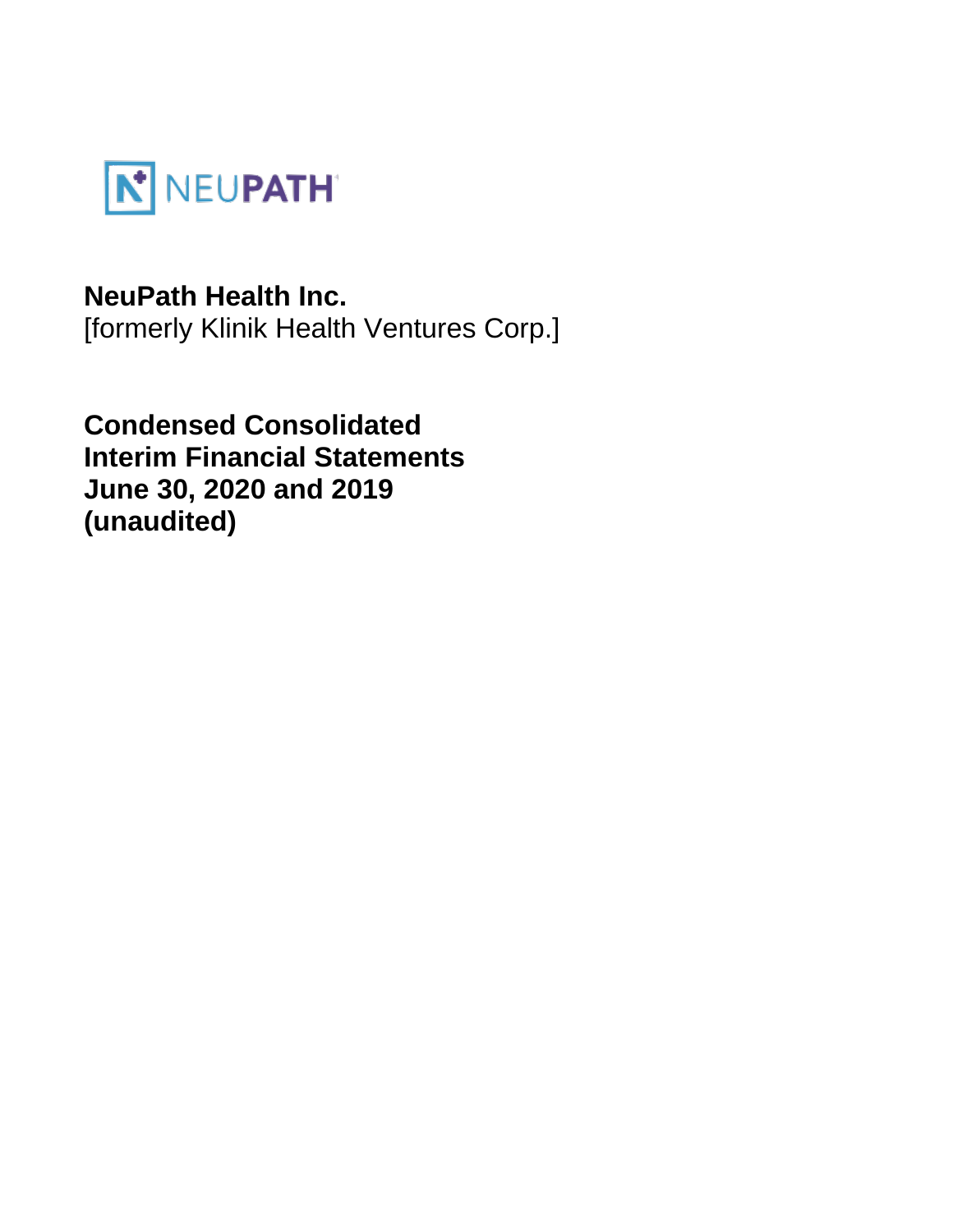# **NOTICE OF NO AUDITOR REVIEW OF CONDENSED CONSOLIDATED INTERIM FINANCIAL STATEMENTS**

Under National Instrument 51-102, Part 4, subsection 4.3(3)(a), if an auditor has not performed a review of the Condensed Consolidated Interim Financial Statements, they must be accompanied by a notice indicating that the financial statements have not been reviewed by an auditor.

The accompanying unaudited Condensed Consolidated Interim Financial Statements of the Company have been prepared by and are the responsibility of the Company's management.

The Company's independent auditor has not performed a review of these Condensed Consolidated Interim Financial Statements.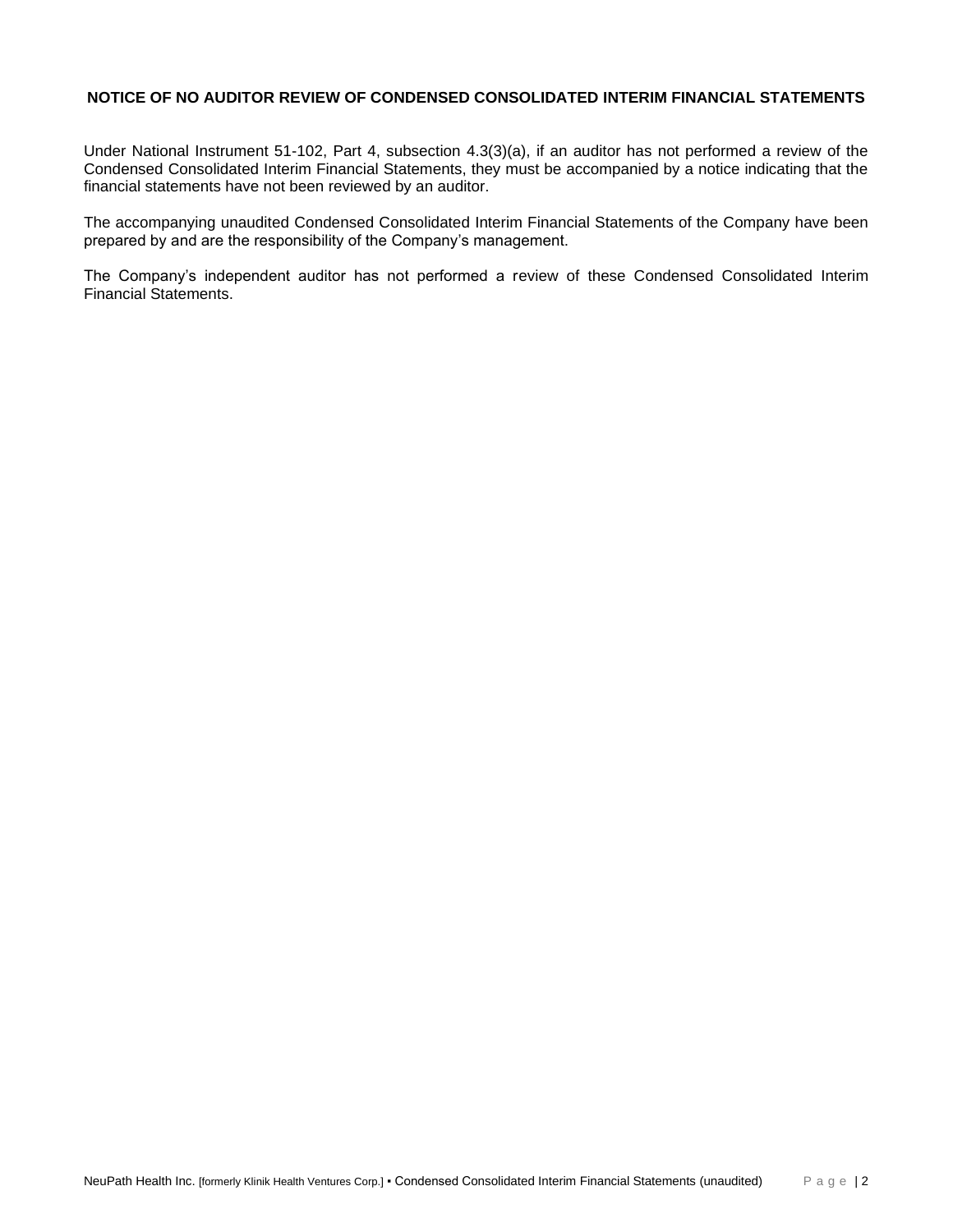# **NEUPATH HEALTH INC.** [formerly Klinik Health Ventures Corp.] **CONSOLIDATED INTERIM STATEMENTS OF FINANCIAL POSITION (UNAUDITED)**

|                                          |                | As at<br>June 30, 2020 | As at<br>December 31, 2019 |
|------------------------------------------|----------------|------------------------|----------------------------|
| (Canadian dollars in thousands)          | <b>Notes</b>   | \$                     | \$                         |
| <b>ASSETS</b>                            |                |                        |                            |
| <b>CURRENT</b>                           |                |                        |                            |
| Cash                                     |                | 3,289                  | 883                        |
| Accounts receivable                      |                | 6,868                  | 7,151                      |
| Other assets                             |                | 568                    | 614                        |
| <b>TOTAL CURRENT ASSETS</b>              |                | 10,725                 | 8,648                      |
|                                          |                |                        |                            |
| <b>NON-CURRENT</b>                       |                |                        |                            |
| Property, plant and equipment            |                | 3,138                  | 3,359                      |
| Right-of-use assets                      |                | 4,300                  | 4,857                      |
| Other assets                             |                | 367                    | 427                        |
| Intangible assets                        |                | 1,273                  | 1,729                      |
| Goodwill                                 |                | 18,970                 | 18,970                     |
| <b>TOTAL ASSETS</b>                      |                | 38,773                 | 37,990                     |
|                                          |                |                        |                            |
| <b>LIABILITIES AND EQUITY</b>            |                |                        |                            |
| <b>CURRENT</b>                           |                |                        |                            |
| Accounts payable and accrued liabilities |                | 6,198                  | 5,161                      |
| Provisions                               | 6              | 637                    | 892                        |
| Derivative financial liabilities         | 8              |                        | 1,175                      |
| Conversion feature on preferred shares   | 9              |                        | 236                        |
| Preferred shares liability               | 9              |                        | 798                        |
| Current portion of long-term debt        | 8              | 3,591                  | 8,588                      |
| Current portion of lease obligations     | $\overline{7}$ | 1,075                  | 1,019                      |
| Current income tax liabilities           |                | 375                    | 169                        |
| <b>TOTAL CURRENT LIABILITIES</b>         |                | 11,876                 | 18,038                     |
|                                          |                |                        |                            |
| <b>NON-CURRENT</b>                       |                |                        |                            |
| Long-term debt                           | 8              | 1,213                  | 1,187                      |
| Lease obligations                        | $\overline{7}$ | 4,122                  | 4,672                      |
| Deferred income tax liabilities          |                | 96                     | 96                         |
| Due to related parties                   | 16, 17         | 3,674                  | 4,226                      |
| <b>TOTAL LIABILITIES</b>                 |                | 20,981                 | 28,219                     |
|                                          |                |                        |                            |
| <b>EQUITY</b>                            |                |                        |                            |
| Share capital                            | 4, 10          | 23,473                 | 11,527                     |
| Warrants                                 | 4, 12          | 11,727                 | 11,653                     |
| Contributed surplus                      | 4, 11          | 256                    | 74                         |
| Deficit                                  |                | (17, 664)              | (13, 483)                  |
| <b>TOTAL EQUITY</b>                      |                | 17,792                 | 9,771                      |
| TOTAL LIABILITIES AND EQUITY             |                | 38,773                 | 37,990                     |

Note 15, *Commitments*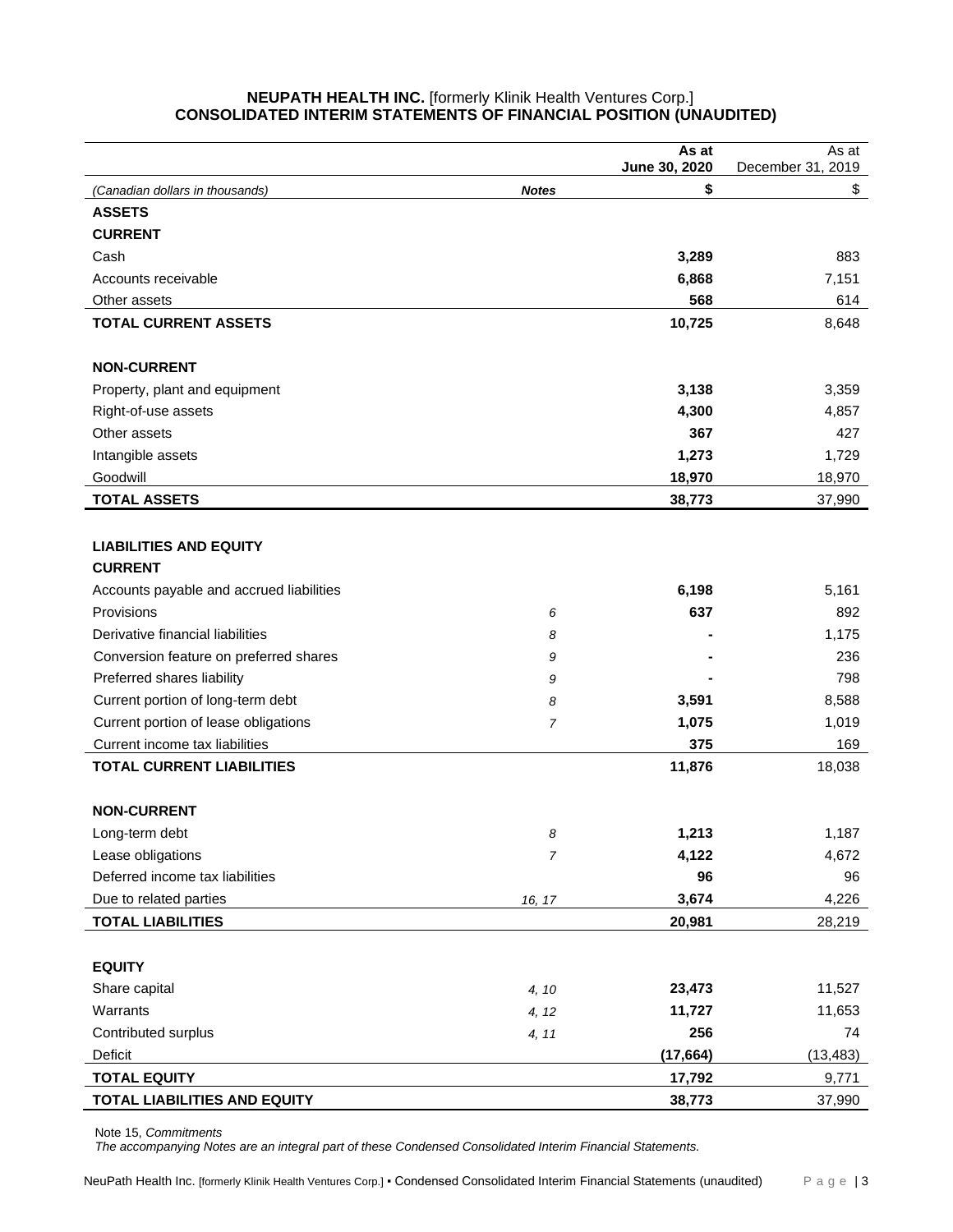# **NEUPATH HEALTH INC.** [formerly Klinik Health Ventures Corp.] **CONSOLIDATED INTERIM STATEMENTS OF LOSS AND COMPREHENSIVE LOSS (UNAUDITED)**

|                                                                           |              | Three months ended<br>June 30 |        | Six months ended<br>June 30 |         |
|---------------------------------------------------------------------------|--------------|-------------------------------|--------|-----------------------------|---------|
|                                                                           |              | 2020                          | 2019   | 2020                        | 2019    |
| (Canadian dollars in thousands,<br>except per share figures)              | <b>Notes</b> | \$                            | \$     | \$                          | \$      |
| <b>REVENUE</b>                                                            |              |                               |        |                             |         |
| <b>Medical services</b>                                                   | 3, 18        | 11,222                        | 13,005 | 22,824                      | 23,926  |
| <b>Total revenue</b>                                                      |              | 11,222                        | 13,005 | 22,824                      | 23,926  |
| <b>OPERATING EXPENSES</b>                                                 |              |                               |        |                             |         |
| Cost of medical services                                                  |              | 8,833                         | 10,359 | 18,204                      | 19,162  |
| General and administrative expenses                                       | 5, 11        | 1,513                         | 1,904  | 2,908                       | 3,362   |
| Occupancy costs                                                           |              | 320                           | 347    | 666                         | 668     |
| Depreciation and amortization                                             |              | 622                           | 568    | 1,245                       | 1,190   |
| Interest cost                                                             |              | 690                           | 463    | 1,136                       | 932     |
| <b>Total operating expenses</b>                                           |              | 11,978                        | 13,641 | 24,159                      | 25,314  |
| <b>OTHER EXPENSES (INCOME)</b>                                            |              |                               |        |                             |         |
| Fair value adjustments                                                    | 8.9          | 242                           | 31     | 405                         | 308     |
| Finance income                                                            |              | (12)                          | (14)   | (24)                        | (28)    |
| Listing expense and transaction costs                                     | 4            | 2,258                         |        | 2,258                       |         |
| Net loss before income taxes                                              |              | (3,244)                       | (653)  | (3, 974)                    | (1,668) |
| <b>INCOME TAXES</b>                                                       |              |                               |        |                             |         |
| Current tax expense                                                       |              | 107                           | 164    | 207                         | 292     |
| <b>NET LOSS AND COMPREHENSIVE LOSS</b>                                    |              | (3, 351)                      | (817)  | (4, 181)                    | (1,960) |
| Net loss per common share                                                 |              |                               |        |                             |         |
| basic and diluted                                                         |              | (0.18)                        | (0.05) | (0.25)                      | (0.13)  |
| Weighted average number of common<br>shares outstanding<br>(in thousands) |              |                               |        |                             |         |
| basic and diluted                                                         |              | 18.309                        | 16,085 | 16,930                      | 15,034  |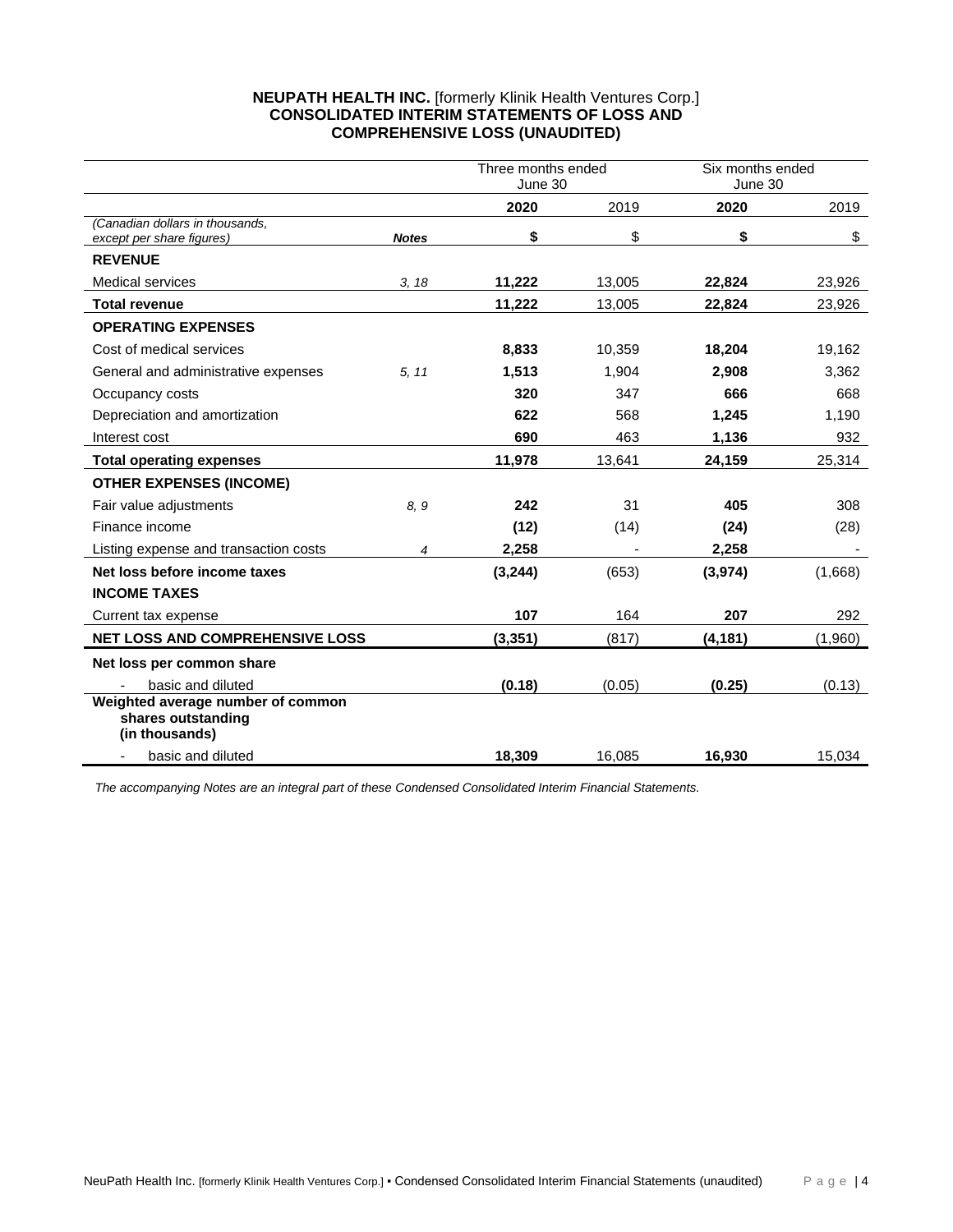# **NEUPATH HEALTH INC.** [formerly Klinik Health Ventures Corp.] **CONSOLIDATED INTERIM STATEMENTS OF CHANGES IN EQUITY (UNAUDITED)**

|                                                                    |              |                      |        | <b>Warrants</b> | <b>Contributed</b> | <b>Deficit</b> | <b>Total</b> |
|--------------------------------------------------------------------|--------------|----------------------|--------|-----------------|--------------------|----------------|--------------|
| (Canadian dollars in thousands,                                    |              | <b>Share Capital</b> |        |                 | <b>Surplus</b>     |                |              |
| except number of shares)                                           | <b>Notes</b> | 000s                 | \$     | \$              | \$                 | \$             | \$           |
| Balance, December 31, 2018                                         |              | 13,898               | 9,066  | 11,482          |                    | (8, 173)       | 12,375       |
| <b>Issuance of warrants</b><br>Issuance of common shares,          | 12           |                      |        | 136             |                    |                | 136          |
| net of issue costs                                                 | 10           | 2,187                | 2,052  |                 |                    |                | 2,052        |
| Net and comprehensive loss                                         |              |                      |        |                 |                    | (1,960)        | (1,960)      |
| Balance, June 30, 2019                                             |              | 16,085               | 11,118 | 11,618          |                    | (10, 133)      | 12,603       |
| Stock option compensation<br>expense                               | 11           |                      |        |                 | 74                 |                | 74           |
| <b>Issuance of warrants</b><br>Issuance of common shares.          | 12           |                      |        | 35              |                    |                | 35           |
| net of issue costs                                                 | 10           | 472                  | 409    |                 |                    |                | 409          |
| Net and comprehensive loss                                         |              |                      |        |                 |                    | (3,350)        | (3,350)      |
| Balance, December 31, 2019                                         |              | 16,557               | 11,527 | 11,653          | 74                 | (13, 483)      | 9,771        |
| Stock option compensation<br>expense<br>Reverse takeover of Klinik | 11           |                      |        |                 | 63                 |                | 63           |
| Health Ventures Corp.                                              | 4            | 3,870                | 3,870  | 74              | 119                |                | 4,063        |
| Conversion of long-term debt<br>Conversion of preferred            | 8            | 6,724                | 6,724  |                 |                    |                | 6,724        |
| shares                                                             | 9            | 1,352                | 1,352  |                 |                    |                | 1,352        |
| Net and comprehensive loss                                         |              |                      |        |                 |                    | (4, 181)       | (4, 181)     |
| <b>Balance, June 30, 2020</b>                                      |              | 28,503               | 23,473 | 11,727          | 256                | (17, 664)      | 17,792       |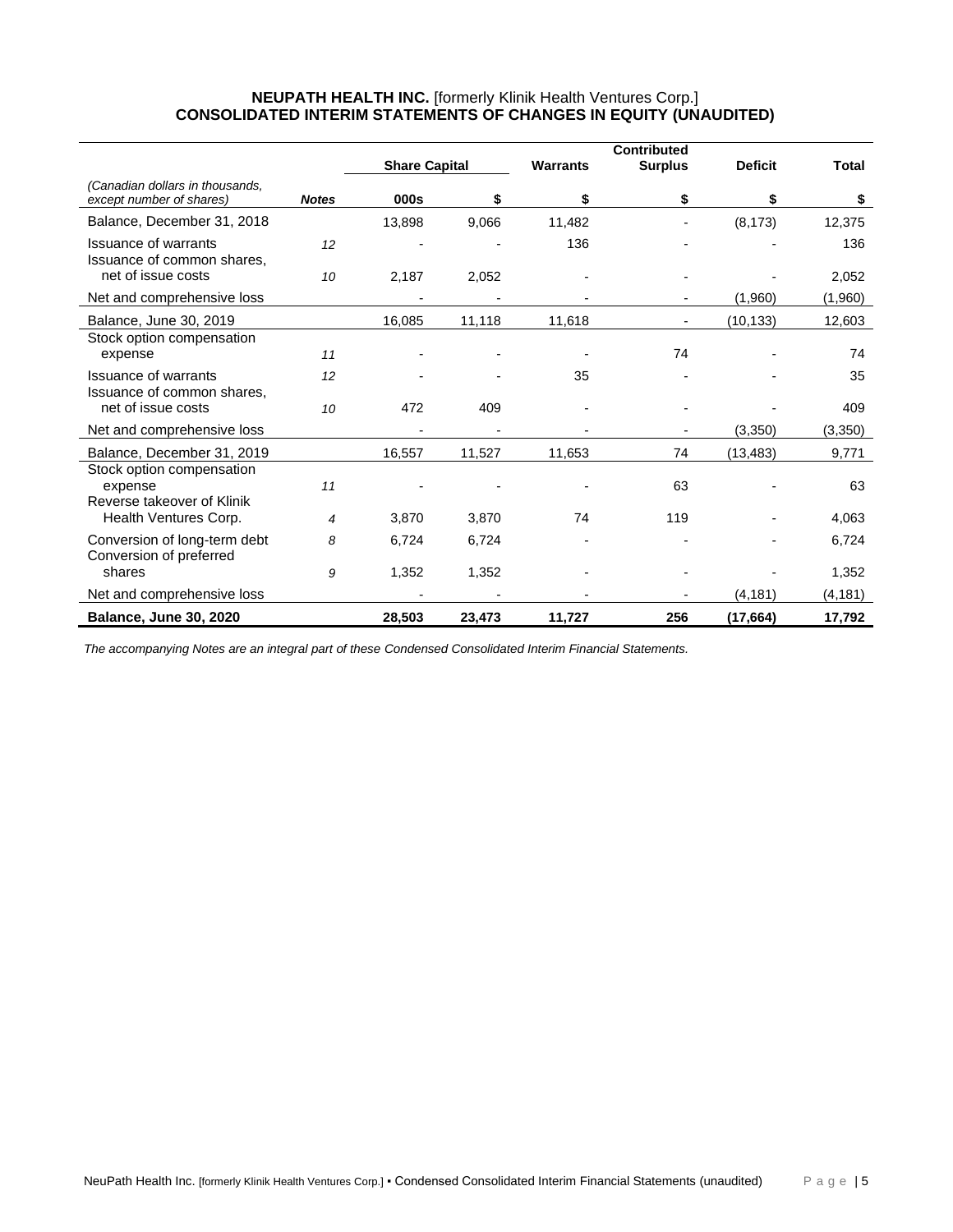# **NEUPATH HEALTH INC.** [formerly Klinik Health Ventures Corp.] **CONSOLIDATED INTERIM STATEMENTS OF CASH FLOWS (UNAUDITED)**

|                                                                   | Six months ended<br>June 30 |          |            |
|-------------------------------------------------------------------|-----------------------------|----------|------------|
|                                                                   | 2020                        |          |            |
| (Canadian dollars in thousands)                                   | <b>Notes</b>                | \$       | 2019<br>\$ |
| <b>OPERATING ACTIVITIES</b>                                       |                             |          |            |
| Net and comprehensive loss                                        |                             | (4, 181) | (1,960)    |
| Items not involving current cash flows:                           |                             |          |            |
| Depreciation and amortization                                     |                             | 1,260    | 1,230      |
| Accretion of lease obligations                                    | 7                           | 287      | 337        |
| Accretion of long-term debt                                       |                             | 389      | 313        |
| Accretion of preferred shares liability                           |                             | 277      | 66         |
| Accretion on promissory note                                      |                             | 15       | 46         |
| Gain on modification of long-term debt                            | 8                           | (143)    |            |
| Gain on modification of preferred shares                          | 9                           | (61)     |            |
| Fair value adjustment of derivative financial liabilities         | 8                           | 507      | 257        |
| Fair value adjustment of conversion feature on preferred shares   | 9                           | 102      | 51         |
| Accretion of finance lease receivable                             |                             | 60       | 54         |
| Listing expense                                                   | 4                           | 1,373    |            |
| Equity-settled stock option compensation expense                  | 11                          | 63       |            |
|                                                                   |                             | (52)     | 394        |
| Net change in non-cash working capital                            | 14                          | 1,222    | (1,727)    |
| CASH PROVIDED BY (USED IN) OPERATING ACTIVITIES                   |                             | 1,170    | (1, 333)   |
| <b>INVESTING ACTIVITIES</b>                                       |                             |          |            |
| Acquisition of CompreMed, net of cash acquired                    | 5                           |          | (141)      |
| Acquisition of property, plant and equipment, net of disposals    |                             | (26)     | (100)      |
| Cash acquired on reverse takeover of Klinik Health Ventures Corp. | 4                           | 2,784    |            |
| CASH PROVIDED BY (USED IN) INVESTING ACTIVITIES                   |                             | 2,758    | (241)      |
| <b>FINANCING ACTIVITIES</b>                                       |                             |          |            |
| Proceeds on issuance of common shares, net of issue costs         |                             |          | 2,188      |
| Repayment of long-term debt                                       |                             | (214)    | (512)      |
| Advances of long-term debt                                        |                             | 40       |            |
| Advances from related parties                                     |                             | 55       | 230        |
| Repayment of promissory note                                      | 17                          | (622)    |            |
| Repayment of lease obligations                                    | 7                           | (781)    | (786)      |
| <b>CASH PROVIDED BY (USED IN) FINANCING ACTIVITIES</b>            |                             | (1, 522) | 1,120      |
| Net change in cash during the period                              |                             | 2,406    | (454)      |
| Cash, beginning of the period                                     |                             | 883      | 1,422      |
| <b>CASH, END OF PERIOD</b>                                        |                             | 3,289    | 968        |
|                                                                   |                             |          |            |
| <b>Supplemental Cash Flow Information</b>                         |                             |          |            |
| Interest paid <sup>1</sup>                                        |                             | 167      | 115        |
| Income taxes paid                                                 |                             |          | 198        |

1. Amounts received for interest were reflected as operating cash flows in the Consolidated Interim Statements of Cash Flows.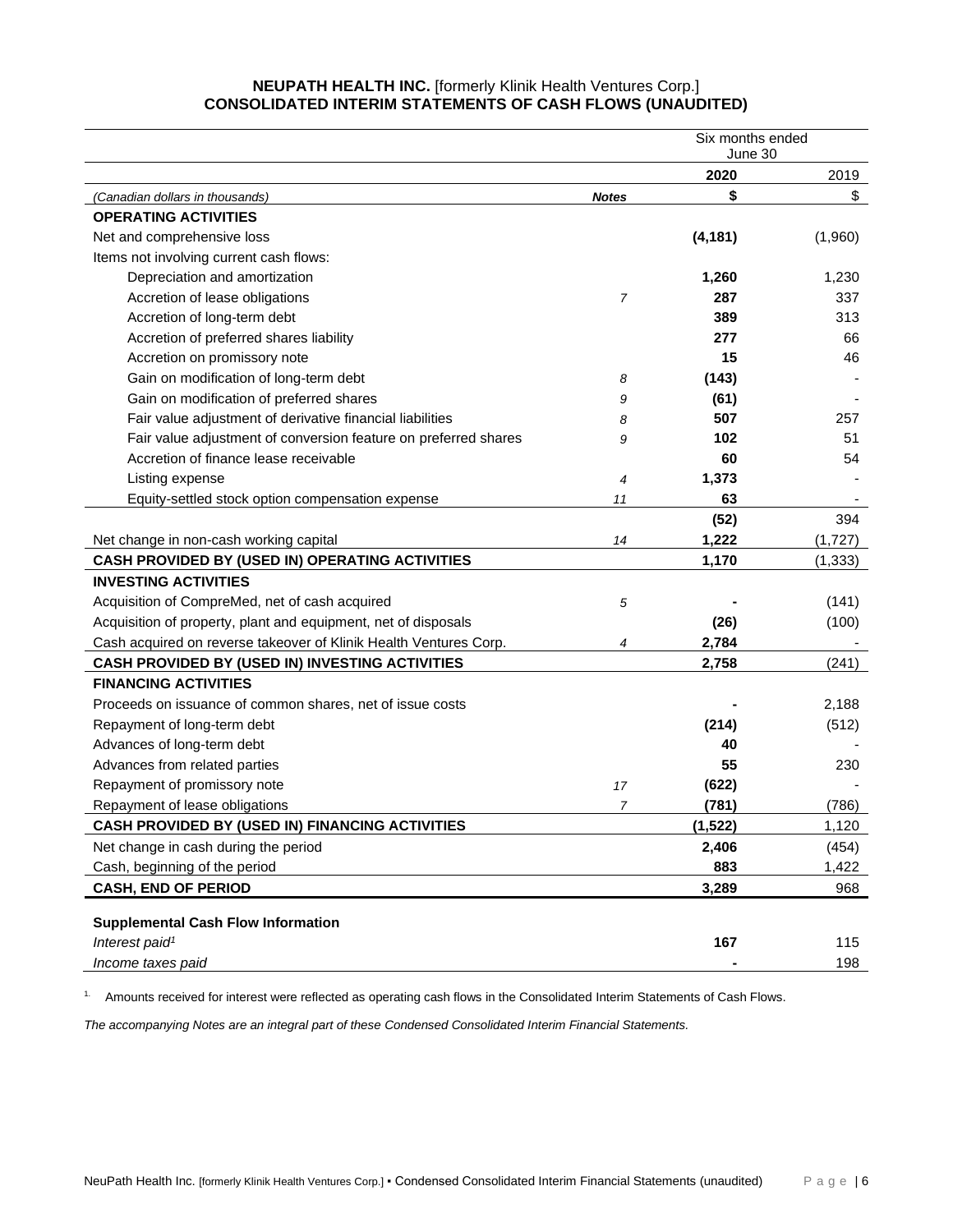# **1. NATURE OF BUSINESS**

NeuPath Health Inc. ("NeuPath" or the "Company") is Canada's largest provider of chronic pain management services and operates under the brand names CPM - Centres for Pain Management and InMedic Creative Medicine ("InMedic"). NeuPath has twelve locations across Ontario. NeuPath offers a comprehensive chronic pain assessment and multi-modal treatment plan based on recommendations by a group of trained physicians to help patients manage their chronic pain and optimize their quality of life. NeuPath provides workplace health services and independent medical assessments to disability insurers through its subsidiary, CompreMed Canada Inc. ("CompreMed").

NeuPath (formerly Klinik Health Ventures Corp.) was incorporated under the laws of the Province of Ontario on April 17, 2019. On June 25, 2020, the Company amended its articles to change its name from Klinik Health Ventures Corp. to NeuPath Health Inc. As a result of the transaction described in Note 4, *Reverse Take Over Transaction*, on June 25, 2020, the Company continued to carry on the business of 2576560 Ontario Inc. ("257") under the *Business Corporations Act* (Ontario). The Company's common shares are listed on the TSX Venture Exchange under the symbol NPTH.

The Company's registered office is located at 181 Bay Street, Suite 2100, Toronto, Ontario, Canada, M5J 2T3.

### **2. GOING CONCERN ASSUMPTION**

These Condensed Consolidated Interim Financial Statements have been prepared on a going concern basis, which presumes that the Company will be able to realize its assets and discharge its liabilities in the normal course of operations for the foreseeable future.

As at June 30, 2020, the Company had an accumulated deficit of \$17,664, including a net loss of \$4,181 during the six months ended June 30, 2020.

The Company anticipates that its current cash and the revenue it expects to generate from its continuing operations will be sufficient to fund operations as currently planned through 2020. However, unexpected increases in costs and expenses due to operational decisions made by the Company and/or factors beyond the Company's control, such as foregone revenues and increased expenses as a result of the impact of the novel coronavirus ("COVID-19"), could cause a material impact on cash resources and the profitability of the Company.

There can be no assurance that the Company will have sufficient capital to fund its ongoing operations. In addition, the Company may not be able to secure adequate debt or equity financing on desirable terms or at all. The credit ratings that the Company might obtain in connection with any debt financing may make securing debt financing prohibitive. There can be no assurance that additional financing will be available on acceptable terms or at all.

As there can be no certainty as to the outcome of the above matters, there is material uncertainty that may cast significant doubt about the Company's ability to continue as a going concern.

These Condensed Consolidated Interim Financial Statements do not include any adjustments to the amounts and classification of assets and liabilities that would be necessary should the Company be unable to continue as a going concern.

# **3. BASIS OF PREPARATION**

### **Statement of Compliance**

The Company prepares its Condensed Consolidated Interim Financial Statements in accordance with International Accounting Standard 34, Interim Financial Reporting. The areas involving a higher degree of judgment or complexity or areas where assumptions and estimates are significant to these Condensed Consolidated Interim Financial Statements were the same as those applied to the Company's annual Consolidated Financial Statements as at and for the year ended December 31, 2019. Accordingly, these Condensed Consolidated Interim Financial Statements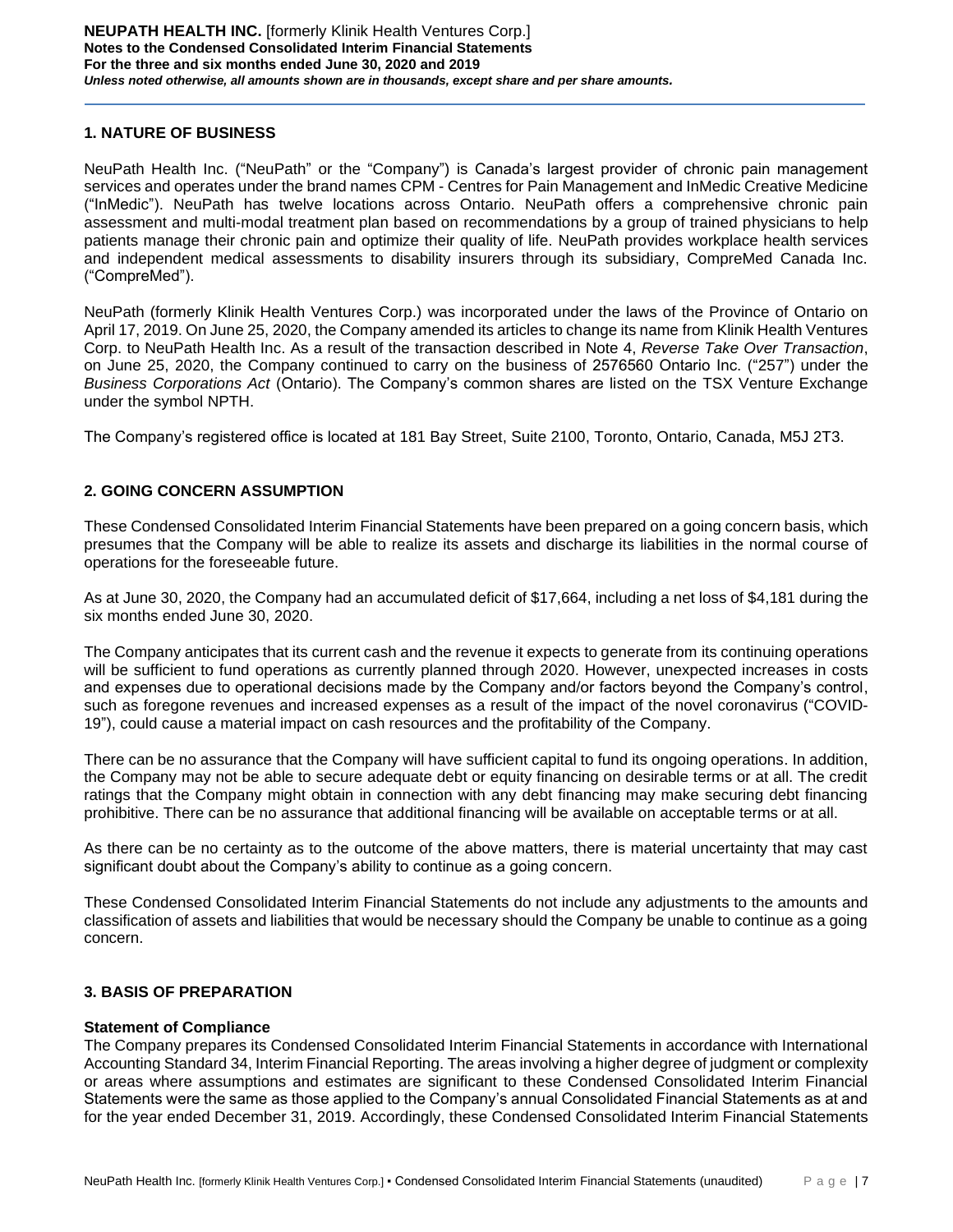### **NEUPATH HEALTH INC.** [formerly Klinik Health Ventures Corp.] **Notes to the Condensed Consolidated Interim Financial Statements For the three and six months ended June 30, 2020 and 2019** *Unless noted otherwise, all amounts shown are in thousands, except share and per share amounts.*

do not include all disclosures required for annual financial statements and should be read in conjunction with the annual Consolidated Financial Statements of the Company for the year ended December 31, 2019.

The policies applied to these Condensed Consolidated Interim Financial Statements are based on International Financial Reporting Standards ("IFRS"), which have been applied consistently to all periods presented except those disclosed under the headings *Use of Estimates and Judgments* and *Adoption of New Accounting Standards* noted below. These Condensed Consolidated Interim Financial Statements were issued and effective as at August 26, 2020, the date the Board of Directors approved these Condensed Consolidated Interim Financial Statements.

### **Use of Estimates and Judgments**

The preparation of financial statements requires management to make estimates and assumptions that affect the reported amounts of assets and liabilities, the disclosure of contingent assets and liabilities at the date of these Condensed Consolidated Interim Financial Statements and the reported amounts of revenue and expenses during the reporting periods. Actual results could differ from these estimates and such differences could be material. During the three months ended March 31, 2020, the Company revised its disaggregation categories of revenues in Note 18, *Disaggregated Revenues,* as a result of aligning its disclosures with its non-financial statement publications and to align with management's internal evaluation process for assessing financial performance.

### *Impact of COVID-19*

While the precise impact of the recent COVID-19 outbreak remains unknown, it has introduced uncertainty and volatility in Canadian and global economies. As discussed in Note 2, *Going Concern Assumption*, the Company is monitoring developments and preparing for any impacts related to COVID-19. The Company has a comprehensive business continuity plan that ensures its readiness to appropriately address and mitigate regulatory and business risks as they arise including, but not limited to, impacts on patients, practitioners and employees.

### *Government Grants*

The Company received government grants during the three and six months ended June 30, 2020 in that amount of \$487 [2019 - \$nil] related to Canada Emergency Wage Subsidies ("CEWS"). The Company's CEWS eligibility is determined based on a revenue decline test prescribed by the Canada Revenue Agency ("CRA"). Amounts have been included as an offset to salary and wages, with \$253 offset to cost of medical services, and \$234 offset to general and administrative expenses.

### **Basis of Measurement**

These Condensed Consolidated Interim Financial Statements have been prepared under the historical cost convention, except for the revaluation of certain financial liabilities to fair value. Items included in the financial statements of each consolidated entity in the Company are measured using the currency of the primary economic environment in which the entity operates (the functional currency). These Condensed Consolidated Interim Financial Statements are presented in Canadian dollars, which is the Company's functional currency.

### **Basis of Consolidation**

These Condensed Consolidated Interim Financial Statements include the accounts of the Company and its subsidiaries as follows:

|                                            | % Ownership |
|--------------------------------------------|-------------|
| 5033421 Ontario Inc.                       | 100%        |
| CompreMed Canada Inc.                      | 100%        |
| Renaissance Asset Management (London) Inc. | 100%        |
| Viable Healthworks (Canada) Corp.          | 100%        |

The Company controls its subsidiaries with the power to govern its financial and operating policies. All significant intercompany balances and transactions have been eliminated upon consolidation.

### **Adoption of New Accounting Standards**

Certain new standards, interpretations, amendments and improvements to existing standards were issued by the International Accounting Standards Board ("IASB") or IFRS Interpretations Committee that are mandatory for fiscal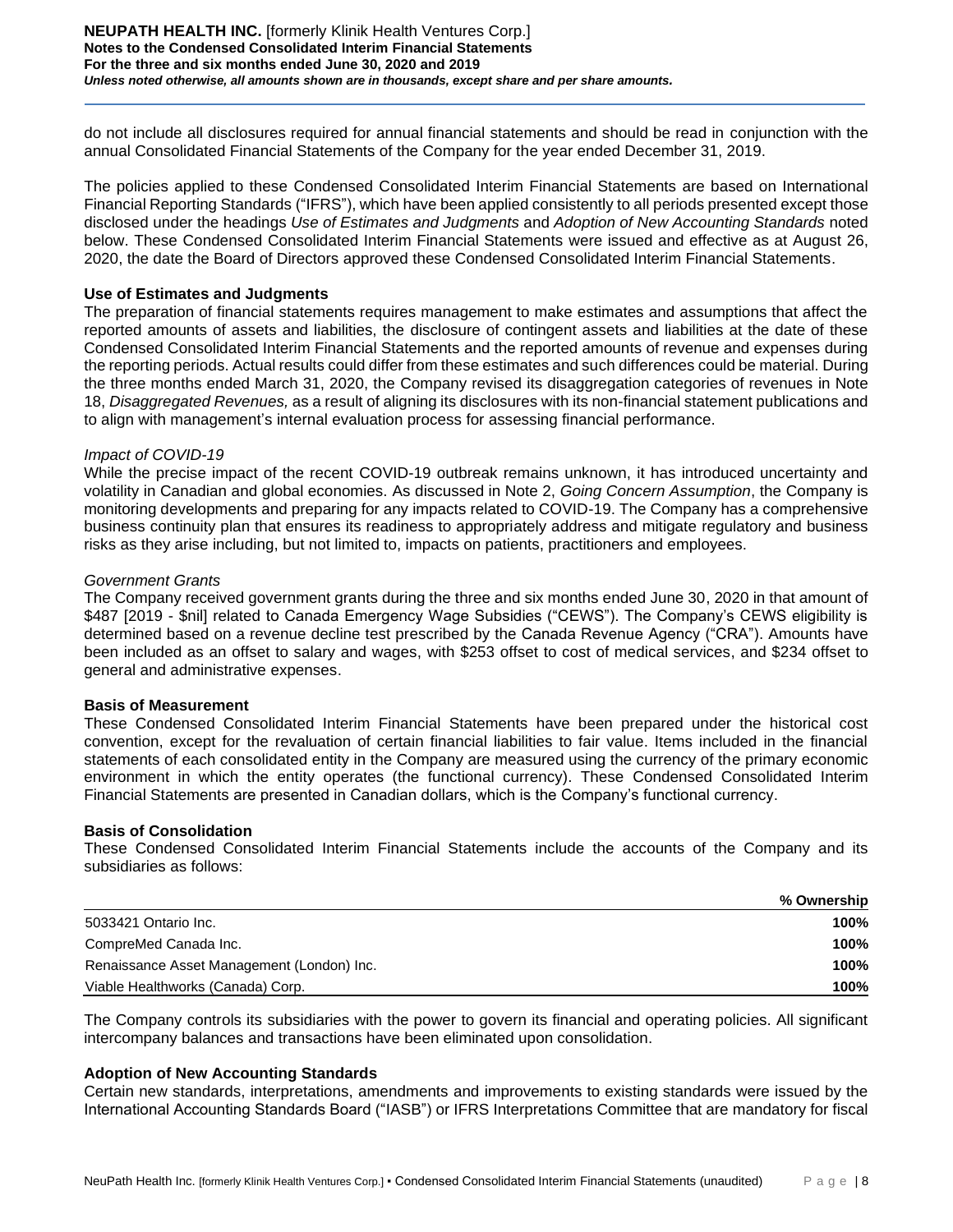periods beginning on or after January 1, 2020 and have been adopted in these Condensed Consolidated Interim Financial Statements.

*(a) Amendments to IFRS 3: Definition of a Business* 

In October 2018, the IASB issued amendments to the definition of a business in IFRS 3, *Business Combinations* ("IFRS 3") to help entities determine whether an acquired set of activities and assets is a business or not. They clarify the minimum requirements for a business, remove the assessment of whether market participants are capable of replacing any missing elements, add guidance to help entities assess whether an acquired process is substantive, narrow the definitions of a business and of outputs, and introduce an optional fair value concentration test. New illustrative examples were provided along with the amendments. Since the amendments apply prospectively to transactions or other events that occur on or after the date of first application, the Company was not affected by these amendments on the date of transition.

*(b) Amendments to IAS 1 and IAS 8: Definition of Material* 

In October 2018, the IASB issued amendments to IAS 1, *Presentation of Financial Statements* and IAS 8, *Accounting Policies, Changes in Accounting Estimates and Errors* to align the definition of 'material' across the standards and to clarify certain aspects of the definition. The new definition states that, "Information is material if omitting, misstating or obscuring it could reasonably be expected to influence decisions that the primary users of general purpose financial statements make on the basis of those financial statements, which provide financial information about a specific reporting entity." The amendments to the definition of material did not have a significant impact on these Condensed Consolidated Interim Financial Statements.

# **4. REVERSE TAKE OVER TRANSACTION**

On April 24, 2020, Klinik Health Ventures Corp. ("Klinik") entered into an arrangement agreement ("Definitive Agreement") with 257. Pursuant to the Definitive Agreement, on June 25, 2020, Klinik acquired indirectly all of the issued and outstanding common shares of 257 in consideration for common shares of Klinik ("Klinik RTO"). Upon completion of the Klinik RTO, the resulting issuer carried on the business of 257 and operates as NeuPath Health Inc. This resulted in a reverse takeover of Klinik by 257 as a qualifying transaction, as defined in the policies of the TSX Venture Exchange and was affected through a court approved plan of arrangement under Section 182 of the Business Corporations Act (Ontario).

257, whose shareholders held approximately 86.4% of the voting shares of the Company immediately after the qualifying transaction, is considered the acquiring company for accounting purposes. Since Klinik did not meet the definition of a business under IFRS 3, the acquisition was accounted for as the purchase of Klink's assets by 257. Consequently, the transaction is accounted for as a continuation of the financial statements of 257. The consideration paid was determined as equity-settled share-based payments under IFRS 2, *Share-based Payment*, at the fair value of the equity of NeuPath retained by the shareholders of Klinik.

Pursuant to the Definitive Agreement, immediately before the Klinik RTO, the Company's Class A Preferred Shares ("Preferred Shares") [Note 9, *Preferred Shares Liability*] and convertible debentures [Note 8, *Long-term Debt*] outstanding were converted into 257 common shares.

Pursuant to the Definitive Agreement (i) holders of issued and outstanding 257 common shares received five (5) common shares of the resulting issuer (the Company's common shares) for each one (1) 257 common share (the "Exchange Ratio") held by them; and (ii) all options and warrants convertible into 257 common shares were exchanged, based on the Exchange Ratio, for similar securities to purchase the Company's common shares on substantially similar terms and conditions.

Pursuant to the Definitive Agreement, immediately following the completion of the Klinik RTO, all issued and outstanding shares of the Company were consolidated on a 5:1 basis (the "Klinik Share Consolidation").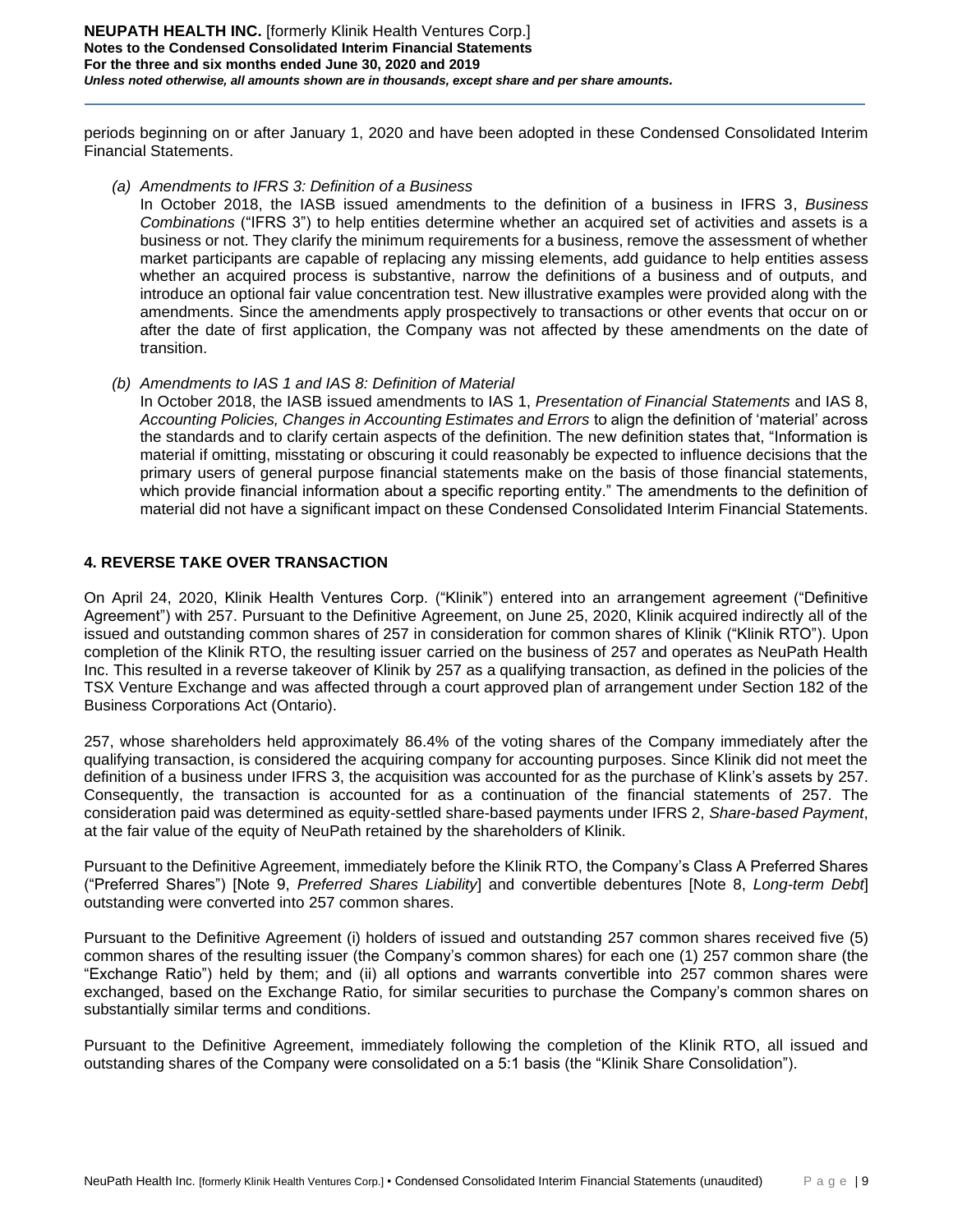The following table represents the fair value of the share-based consideration provided and net assets acquired:

| <b>Consideration provided</b>                             | \$    |
|-----------------------------------------------------------|-------|
| Fair value of 3,869,500 common shares at \$1.00 per share | 3,870 |
| Estimated fair value of stock options issued (Note 11)    | 119   |
| Estimated fair value of warrants issued (Note 12)         | 74    |
| Total consideration provided                              | 4,063 |
|                                                           |       |
| Net assets acquired                                       |       |
| Cash                                                      | 2,559 |
| Refundable deposit advanced to NeuPath                    | 225   |
| Accounts payable and accrued liabilities                  | (94)  |
| Total net assets acquired                                 | 2,690 |
|                                                           |       |
| Listing expense                                           | 1,373 |
| <b>Transaction costs</b>                                  | 885   |
| Listing expense and transaction costs                     | 2,258 |

# **5. BUSINESS COMBINATIONS**

# **CompreMed Acquisition**

On March 31, 2019, the Company acquired 100% of the issued and outstanding shares of CompreMed in accordance with the Company's growth strategy.

CompreMed has a national network of medical specialists and rehab clinics providing independent medical assessments for employers and insurers who seek a better understanding of their employees' or plan members' status with respect to a disability.

The Company finalized its measurement of the assets acquired and liabilities assumed as a result of the CompreMed acquisition on December 31, 2019. The consideration for the acquisition and measurement of assets acquired and liabilities assumed, in accordance with IFRS 3 is as follows:

| <b>Fair value of consideration</b>            | \$   |
|-----------------------------------------------|------|
| Amount settled in cash                        | 150  |
| Amount owed for working capital surplus       | 7    |
| <b>Total consideration transferred</b>        | 157  |
|                                               |      |
| Recognized amounts of identifiable net assets |      |
| Cash                                          | 16   |
| Accounts receivable                           | 65   |
| Other assets                                  | 8    |
| Intangible asset - patient relationships      | 130  |
| Intangible asset – brand                      | 20   |
| Total identifiable assets acquired            | 239  |
| Accounts payable and accrued liabilities      | (74) |
| Long-term debt assumed                        | (8)  |
| <b>Total liabilities assumed</b>              | (82) |
| Net identifiable assets acquired              | 157  |
| <b>Goodwill on acquisition</b>                |      |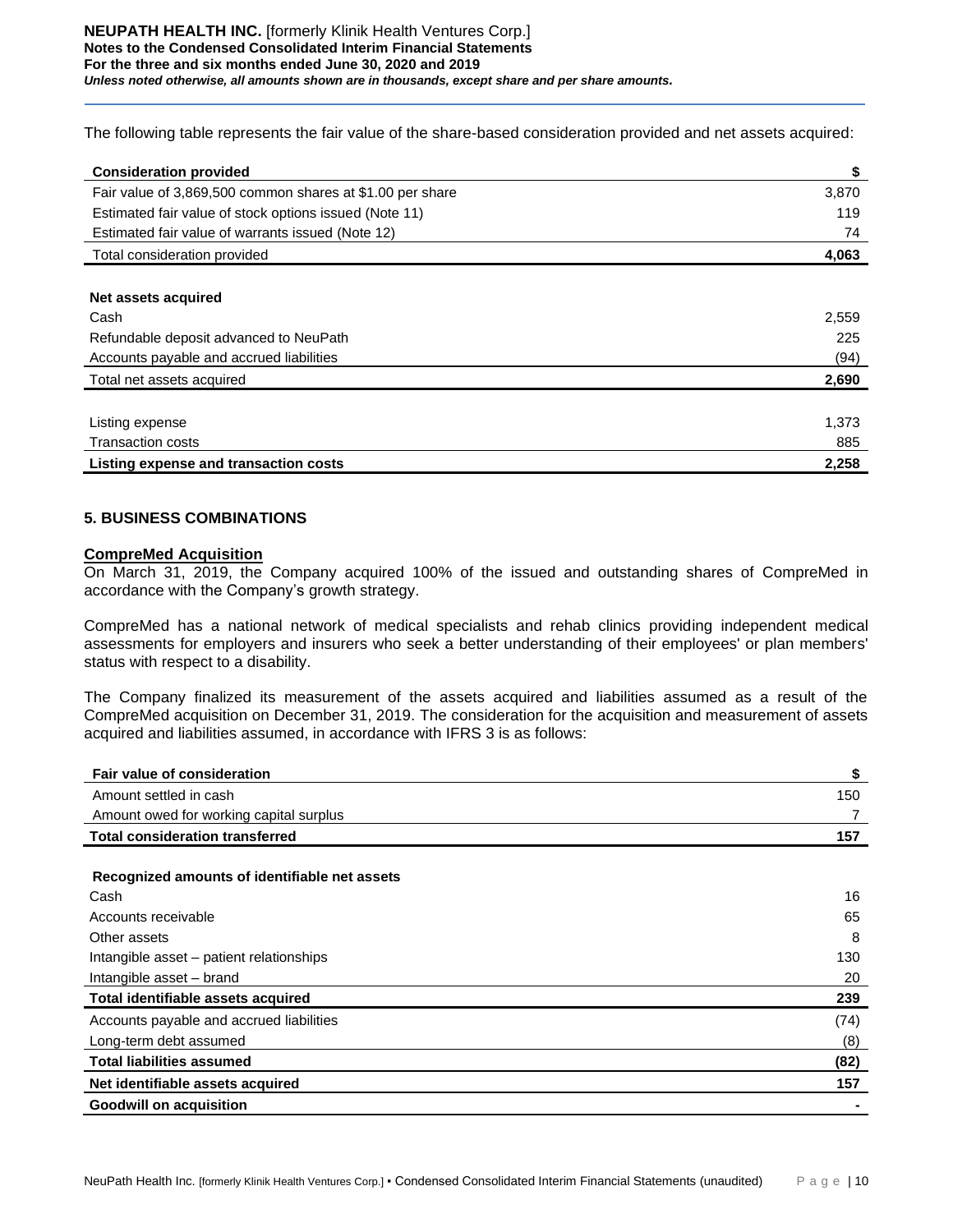### **Consideration Transferred**

The Company satisfied the purchase price through the payment of \$157 from cash on hand. There were no acquisition costs incurred as a result of the transaction.

### **Identifiable Intangible Assets**

The identifiable patient relationships and brand have been valued using an income approach. Specifically, patient relationships were valued using a multi-period excess earnings method discounted at 12%. The brand was valued using a relief-from-royalty method incorporating a royalty rate of 0.5% and a discount rate of 12%.

Patient relationships and the brand are considered finite-lived intangible assets and will be amortized over their estimated useful lives, with amortization commencing on the acquisition date.

### **6. PROVISIONS**

|                               | <b>Legal and Other</b><br><b>Restructuring</b><br><b>Expenses</b> | <b>Severance</b> | Lease<br><b>Termination</b><br><b>Settlements</b> | <b>Total</b> |
|-------------------------------|-------------------------------------------------------------------|------------------|---------------------------------------------------|--------------|
|                               |                                                                   |                  |                                                   |              |
| Balance, December 31, 2019    | 287                                                               | 550              | 55                                                | 892          |
| Repayments                    | -                                                                 | (125)            | (55)                                              | (180)        |
| Balance, March 31, 2020       | 287                                                               | 425              |                                                   | 712          |
| Repayments                    |                                                                   | (75)             |                                                   | (75)         |
| <b>Balance, June 30, 2020</b> | 287                                                               | 350              |                                                   | 637          |

The Company expects to settle the above provisions within the next year.

# **7. LEASE OBLIGATIONS**

The Company leases computer equipment and real property for its clinical and office locations in Canada. Lease obligations arose on the adoption of IFRS 16, *Leases* ("IFRS 16") and consist of the following as at:

|                                    | 2020  | 2019  |
|------------------------------------|-------|-------|
| Balance, as at January 1           | 5,691 |       |
| Transition to IFRS 16              |       | 6,486 |
| Payments during the period         | (781) | (786) |
| Interest expense during the period | 287   | 330   |
|                                    | 5,197 | 6,030 |
| Less amounts due within one year   | 1,075 | 963   |
| Long-term balance, June 30         | 4,122 | 5,067 |

For the three and six months ended June 30, 2020, lease payments totalled \$391 and \$781 [\$402 and \$786 for the three and six months ended June 30, 2019]. The Company expenses payments for short-term leases and low-value leases as incurred. These payments for short-term leases and low-value leases were not material for the three and six months ended June 30, 2020 or 2019.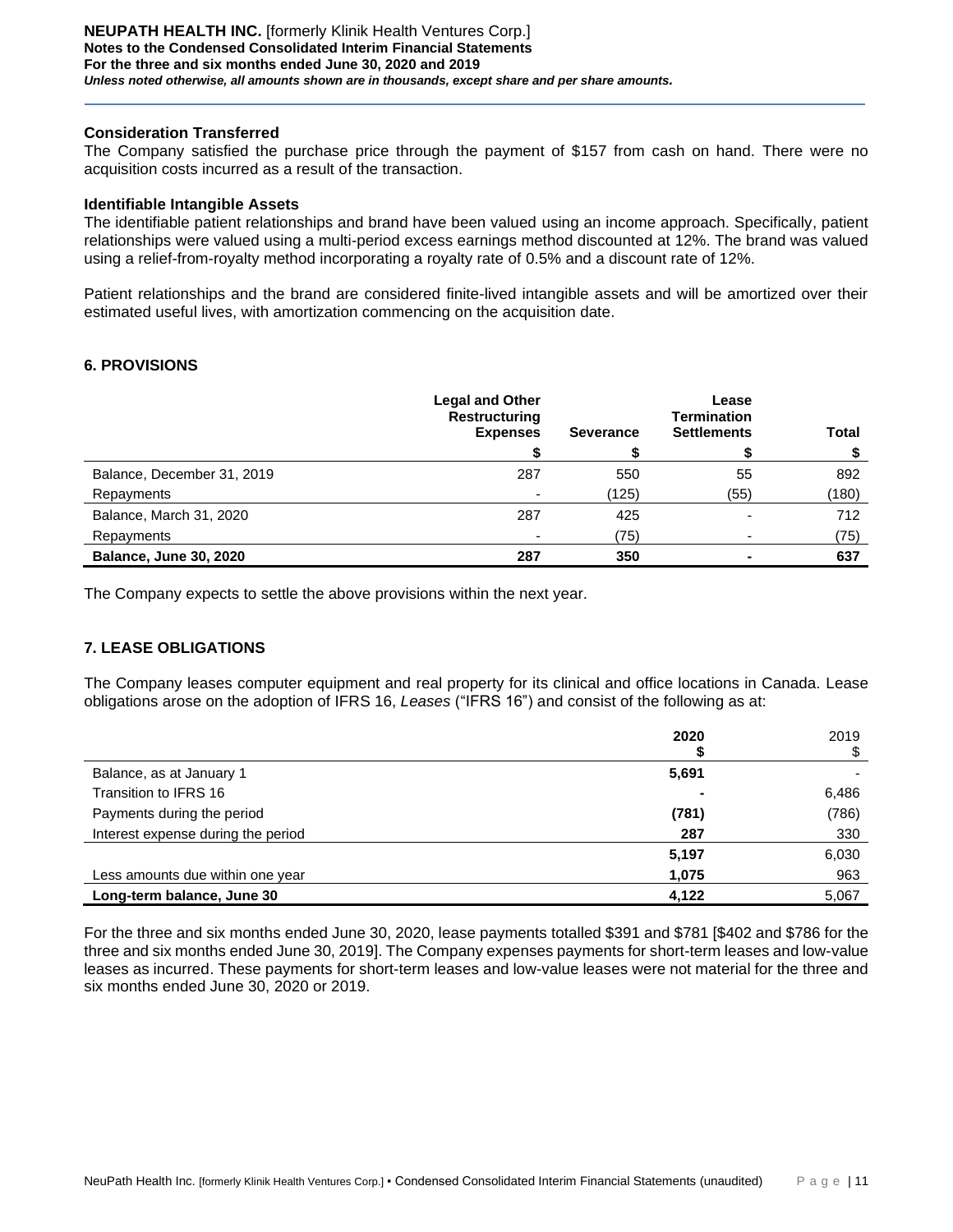### **NEUPATH HEALTH INC.** [formerly Klinik Health Ventures Corp.] **Notes to the Condensed Consolidated Interim Financial Statements For the three and six months ended June 30, 2020 and 2019** *Unless noted otherwise, all amounts shown are in thousands, except share and per share amounts.*

The Company's future cash outflows may change due to variable lease payments, renewal options, termination options, residual value guarantees and leases that have not yet commenced, which the Company is committed, but are not reflected in the lease obligations. The following is a maturity analysis for undiscounted lease payments that are reflected in the lease obligations as at June 30, 2020:

|                  | \$     |
|------------------|--------|
| Less than 1 year | 1,561  |
| 1 to 2 years     | 1,540  |
| 2 to 3 years     | 1,277  |
| 3 to 4 years     | 1,036  |
| 4 to 5 years     | 721    |
| Beyond 5 years   | $\sim$ |
|                  | 6,135  |

See Note 15, *Commitments* for additional information on estimated additional rent payment obligations related to the Company's leases on its clinical and office locations.

# **8. LONG-TERM DEBT**

|                                  | June 30, 2020  | December 31, 2019 |
|----------------------------------|----------------|-------------------|
| Convertible debentures           | $\blacksquare$ | 4,797             |
| Royal Bank of Canada             | 4,804          | 4,978             |
| Long-term debt                   | 4,804          | 9,775             |
| Less amounts due within one year | 3,591          | 8,588             |
| Long-term balance                | 1,213          | 1,187             |

# **Convertible Debentures**

During the years ended December 31, 2017 and December 31, 2018, the Company issued \$4,165 of convertible debt with a stated interest rate of 8%. The debt may be converted into common shares at the discretion of the holders at the lesser of \$1.00 per common share or a 25% discount to the price per common share upon the occurrence of a Liquidity Event.

A Liquidity Event is defined as follows:

- The completion of a public offering of common shares by the Company and listing of same on a Canadian or U.S. stock exchange;
- The sale for cash proceeds of all the issued and outstanding shares in the capital stock of the Company; and
- The amalgamation or any other corporate transaction involving the Company with or into another entity pursuant to which the common shares of the resulting issuer from such transaction are listed on a Canadian or U.S. stock exchange.

On March 24, 2020, the Company extended the maturity dates of the convertible debentures to August 31, 2020. The Company assessed the change in present value of future cash flows and determined that the changes to the convertible debentures should be accounted for as a modification of debt. As a result, a gain on the modification of debt totalling \$143 was recorded. The gain is included in fair value adjustments on the Consolidated Interim Statements of Loss and Comprehensive Loss.

The derivative liability conversion feature was fair valued immediately before the Klinik RTO and a fair value loss of \$201 and \$507 was recorded and is included in fair value adjustments on the Consolidated Interim Statements of Loss and Comprehensive Loss for the three and six months ended June 30, 2020 [\$26 and \$257 for the three and six months ended June 30, 2019]. As at December 31, 2019, the derivative liability conversion feature related to convertible debentures was fair valued using the Monte-Carlo Simulation method with inputs to the model as follows: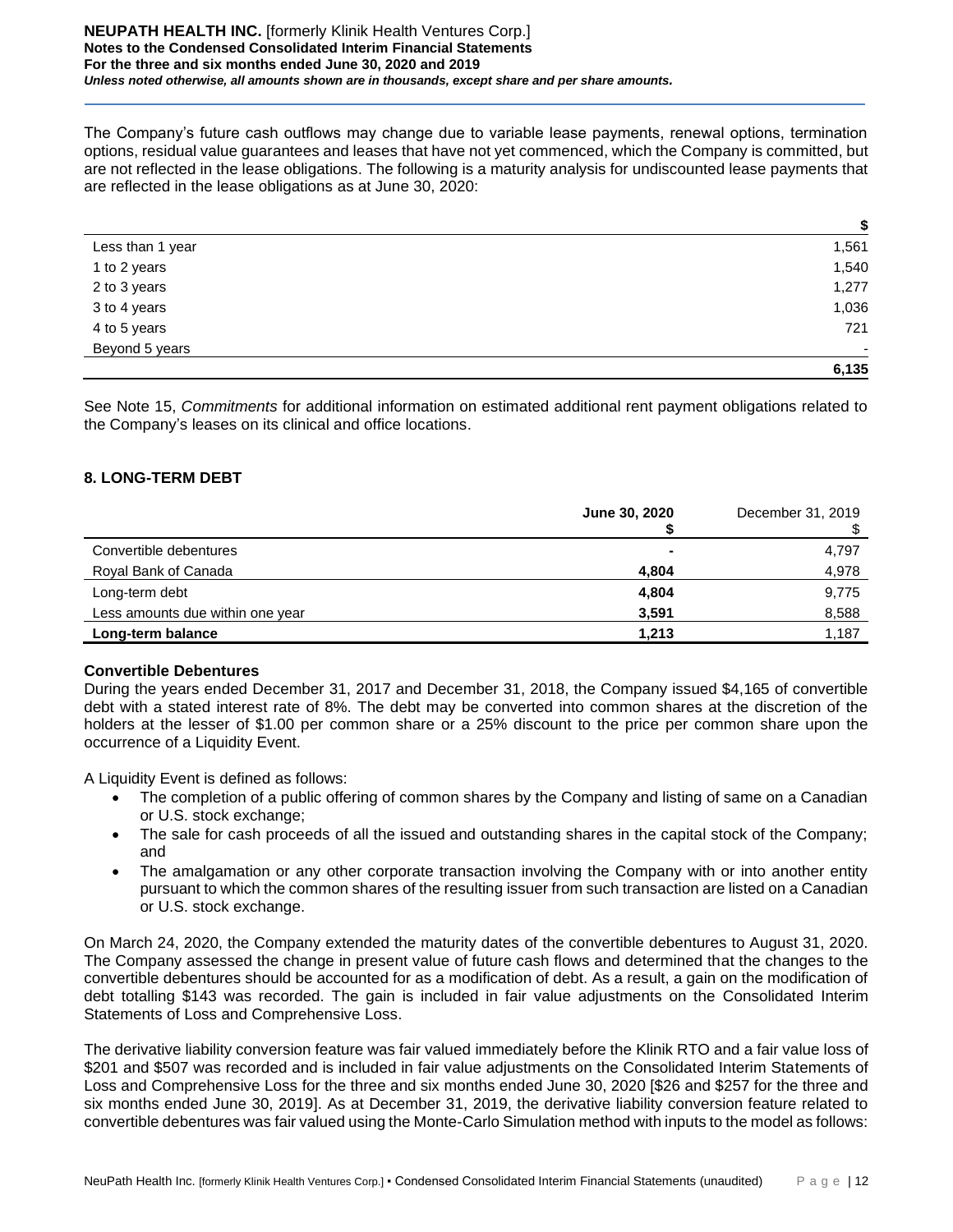|                                | December 31, 2019 |
|--------------------------------|-------------------|
| Share price                    | \$0.93            |
| Volatility factor              | 36.65%            |
| Expected life                  | $0.25$ years      |
| Probability of Liquidity Event | 80%               |

On June 25, 2020, the Company completed the Klinik RTO as described in Note 4, *Reverse Take Over Transaction*. This transaction qualified as a Liquidity Event. In accordance with the terms of the Definitive Agreement, all NeuPath's outstanding convertible debentures were converted into the Company's shares. The conversion price was \$0.75 per common share which is the lesser of \$1.00 per common share or a 25% discount to the price per common share upon the occurrence of a Liquidity Event. The Company issued a total of 6.7 million common shares to satisfy the total obligation of \$5.0 million.

Accretion expense on the convertible debentures in the amount of \$211 and \$389 was recorded and is included in interest cost on the Consolidated Interim Statements of Loss and Comprehensive Loss for the three and six months ended June 30, 2020 [\$156 and \$313 for the three and six months ended June 30, 2019].

### **Royal Bank of Canada**

On February 26, 2018, the Company acquired long-term debt as a result of the business combination with Renaissance Asset Management (London) Inc. ("RAM"). Of the outstanding long-term debt held with the Royal Bank of Canada as at June 30, 2020, \$3,495 bears interest at RBC Prime+1.95% and matured on February 2020 and was renewed for a consecutive 12-month period (Facility #1), and \$1,269 bears interest at a rate of 5.23% and matures in September 2023 (Facility #2).

On May 11, 2020, the Company entered into a long-term debt agreement with a principal amount of \$40 which is interest free and repayable on or before December 31, 2021. This loan was made available to the Company under the Canada Emergency Business Account, a government-backed program designed to assist businesses impacted by COVID-19.

|                      | < 1 year                 | year   | 2 years                  | 3 years                  | Total |
|----------------------|--------------------------|--------|--------------------------|--------------------------|-------|
| Royal Bank of Canada | 3,495                    | $\sim$ | $\overline{\phantom{0}}$ | $\overline{\phantom{0}}$ | 3,495 |
| Royal Bank of Canada | 96                       | 96     | 96                       | 981                      | 1,269 |
| Royal Bank of Canada | $\overline{\phantom{0}}$ | 40     | $\overline{\phantom{0}}$ | $\overline{\phantom{0}}$ | 40    |
|                      | 3,591                    | 136    | 96                       | 981                      | 4,804 |

The schedule of repayments of long-term debt, based on maturity is as follows:

# **9. PREFERRED SHARES LIABILITY**

During the year ended December 31, 2017, the Company issued 835,000 Preferred Shares for aggregate proceeds of \$835. The Preferred Shares may be converted into common shares at the discretion of the holder at the lesser of \$1.00 per common share or a 25% discount to the price per common shares upon occurrence of an Liquidity Event (See Note 8, *Long-term Debt* for the definition of a Liquidity Event). The Preferred Shares carry a right to a cumulative share dividend equal to 8% of the initial price of the Preferred Shares which accrues quarterly. The Preferred Shares will be automatically redeemed by the Company for cash at \$1.00 per Preferred Share after two years from the issuance date.

On March 24, 2020, the Company extended the maturity dates and the mandatory redemption period of the Preferred Shares to August 31, 2020. The Company assessed the change in present value of future cash flows and determined that the change should be accounted for as a modification of debt. As a result, a gain on the modification of Preferred Shares totalling \$61 was recorded. The gain is included in fair value adjustments on the Consolidated Interim Statements of Loss and Comprehensive Loss.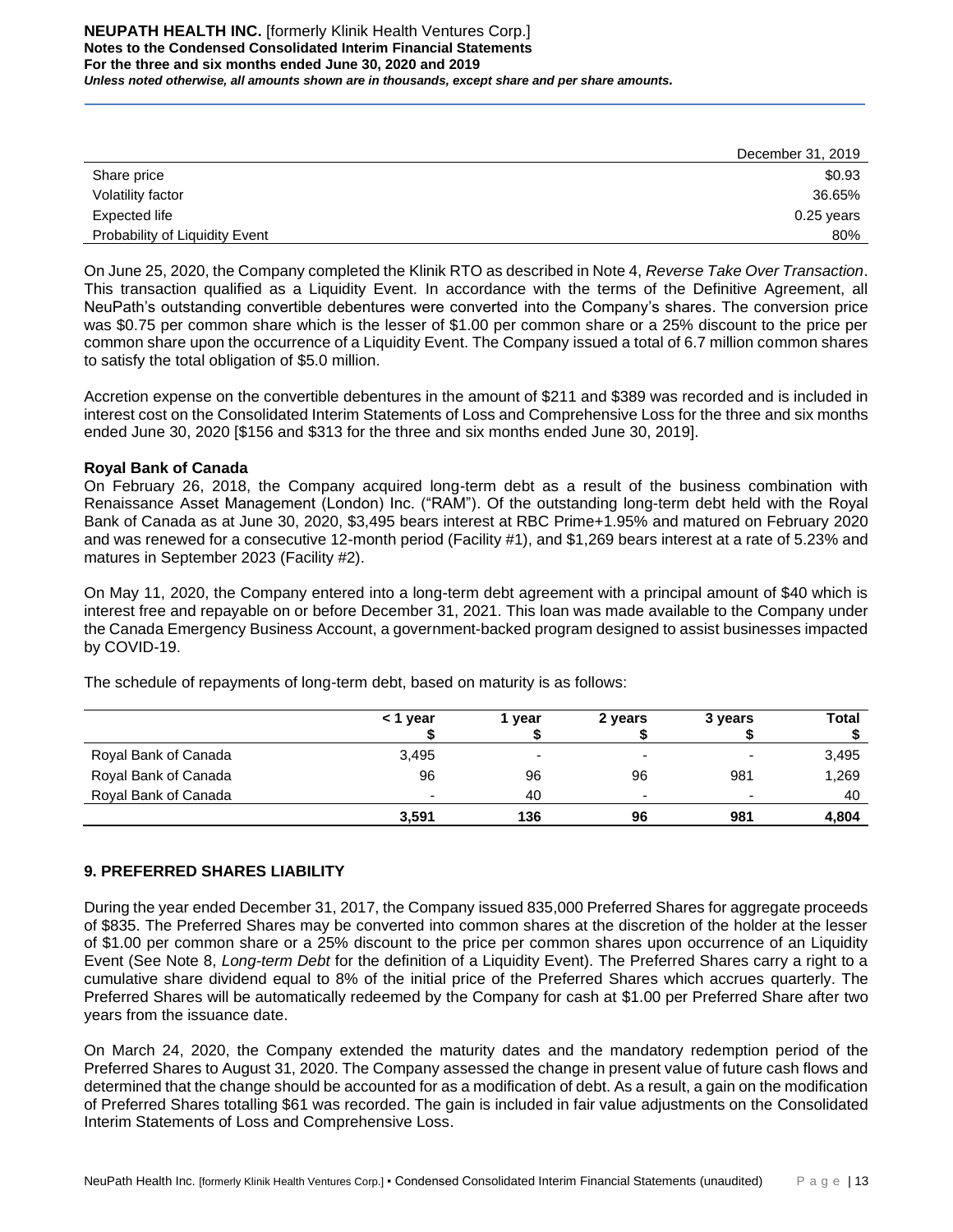The conversion feature on Preferred Shares was fair valued immediately before the Klinik RTO and a fair value loss of \$41 and \$102 was recorded and is included in fair value adjustments on the Consolidated Interim Statements of Loss and Comprehensive Loss for the three and six months ended June 30, 2020 [\$5 and \$51 for the three and six months ended June 30, 2019]. As at December 31, 2019, the conversion feature on Preferred Shares was fair valued using the Monte-Carlo Simulation method with inputs to the model as follows:

|                                | December 31, 2019 |
|--------------------------------|-------------------|
| Share price                    | \$0.93            |
| Volatility factor              | 36.65%            |
| Expected life                  | $0.25$ years      |
| Probability of Liquidity Event | 80%               |

On June 25, 2020, the Company completed the Klinik RTO as described in Note 4, *Reverse Take Over Transaction*. This transaction qualified as a Liquidity Event. In accordance with the terms of the Definitive Agreement, all of NeuPath's outstanding Preferred Shares were converted into the Company's shares. The conversion price was \$0.75 per common share which is the lesser of \$1.00 per common share or a 25% discount to the price per common share upon the occurrence of a Liquidity Event. The Company issued a total of 1.4 million common shares to satisfy the total obligation of \$1.0 million.

Accretion expense on the Preferred Shares in the amount of \$240 and \$277 was recorded and is included in Interest cost on the Consolidated Interim Statements of Loss and Comprehensive Loss for the three and six months ended June 30, 2020 [\$34 and \$66 for the three and six months ended June 30, 2019].

# **10. SHARE CAPITAL**

The Company is authorized to issue an unlimited number of common shares with no nominal or par value, with a right to vote per share and carry a right to a dividend when declared by the Board of Directors.

During the three and six months ended June 30, 2020, the Company issued 11,945,987 common shares related to the conversion of preferred shares (see Note 9, *Preferred Shares Liability*) and convertible debentures to common shares (see Note 8, *Long-term Debt*) and shares issued as consideration for the Klinik RTO (see Note 4, *Reverse Take Over Transaction*). During the three and six months ended June 30, 2019, the Company issued 2,186,666 common shares for aggregate net proceeds of \$2,052.

# **11. STOCK-BASED COMPENSATION**

The Company has three stock-based compensation plans: the Amended and Restated Stock Option Plan ("Stock Option Plan"), the Employee Share Purchase Plan ("ESPP") and the Restricted Share Unit ("RSU") Plan

# **Stock Option Plan**

On June 23, 2020, NeuPath shareholders approved a resolution affirming, ratifying and approving the Stock Option Plan and approving all of the unallocated common shares issuable pursuant to the Stock Option Plan.

The maximum number of common shares that will be reserved for issuance under the Stock Option Plan shall be 10% of the total number of common shares outstanding calculated on a non-diluted basis at the relevant grant date.

As at June 30, 2020, the number of common shares available for issuance under the Stock Option Plan was 1,388,394 [December 31, 2019 - 560,745].

Under the Stock Option Plan, the Company may grant options to purchase common shares to officers, directors, employees or consultants of the Company or its affiliates. Options issued under the Stock Option Plan are granted for a term not exceeding ten years from the date of grant and have a life of six years or less. In general, options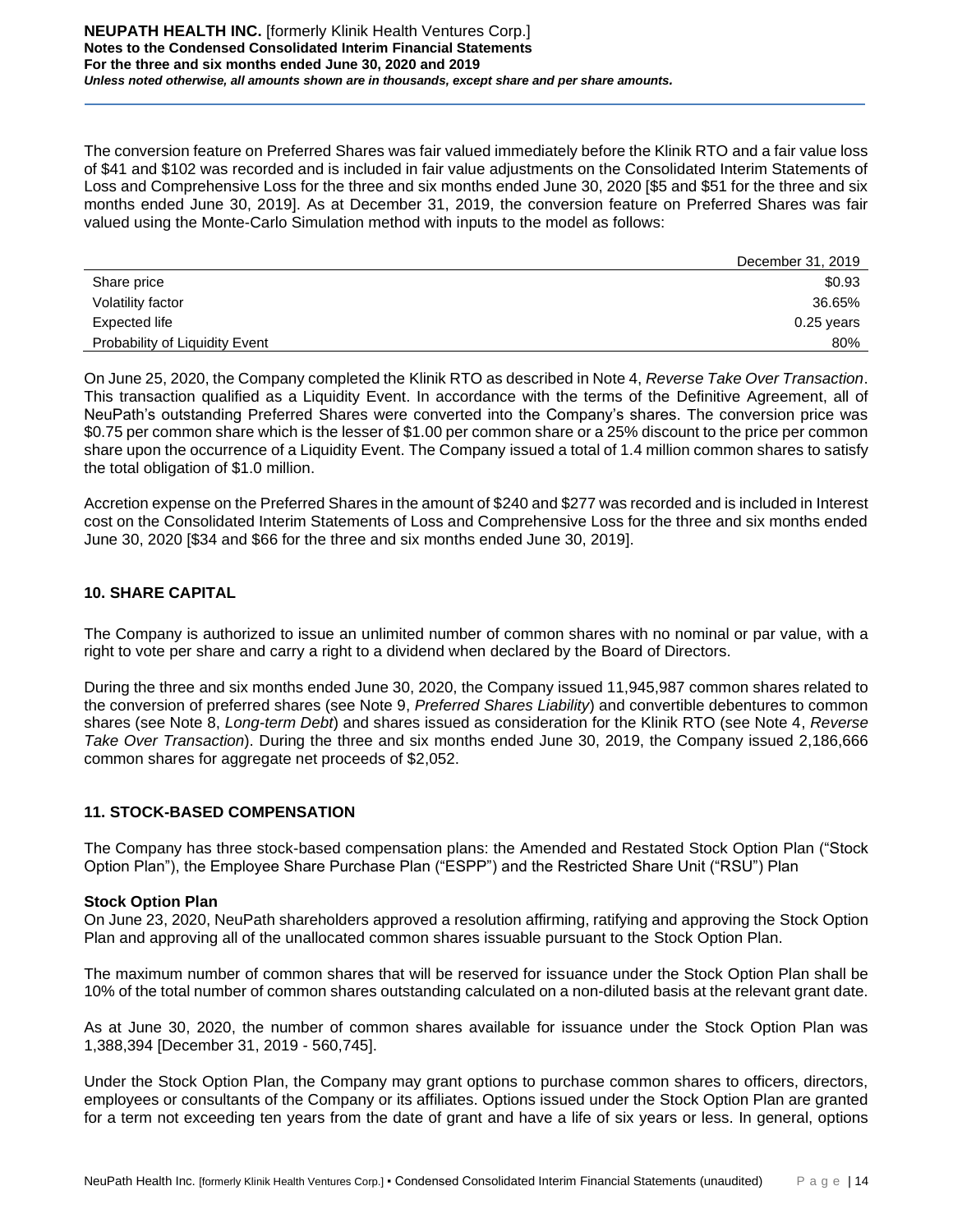have vested either immediately upon grant or over a period of one to five years or upon the achievement of certain performance-related measures or milestones.

The following is a schedule of the options outstanding as at:

|                               | <b>Options</b> | Range of<br><b>Exercise Price</b> | <b>Weighted Average</b><br><b>Exercise Price</b> |
|-------------------------------|----------------|-----------------------------------|--------------------------------------------------|
|                               | 000s           |                                   |                                                  |
| Balance, December 31, 2019    | 1,075          | 1.00                              | 1.00                                             |
| Klinik RTO options            | 387            | 1.00                              | 1.00                                             |
| <b>Balance, June 30, 2020</b> | 1.462          | 1.00                              | 1.00                                             |

The fair value of each tranche is measured at the date of grant using the Black-Scholes option pricing model. Options model inputs for option grants outstanding as at June 30, 2020 were as follows:

| <b>Options</b><br>000s | <b>Grant Date</b> | <b>Share</b><br><b>Price</b> | <b>Exercise</b><br><b>Price</b> | <b>Risk-free</b><br><b>Interest Rate</b><br>% | <b>Expected</b><br>Life<br>vears | <b>Volatility</b><br><b>Factor</b><br>% | <b>Fair Value per</b><br><b>Option</b> |
|------------------------|-------------------|------------------------------|---------------------------------|-----------------------------------------------|----------------------------------|-----------------------------------------|----------------------------------------|
|                        |                   |                              |                                 |                                               |                                  |                                         |                                        |
| 1.075                  | November 30, 2019 | 0.93                         | 1.00                            | 1.59                                          | $5 - 6$                          | $36.1 - 38.2$                           | $0.29 - 0.34$                          |
| 279                    | June 25, 2020     | 1.00                         | 1.00                            | 1.48                                          | 4.4                              | 41.45                                   | 0.51                                   |
| 108                    | June 25, 2020     | 1.00                         | 1.00                            | 1.48                                          | 4.8                              | 41.53                                   | 0.53                                   |

The following table summarizes the outstanding and exercisable options held by directors, officers, employees and consultants as at June 30, 2020:

|                                       |                | Outstanding                          |                                                  |                                 | Exercisable                                      |
|---------------------------------------|----------------|--------------------------------------|--------------------------------------------------|---------------------------------|--------------------------------------------------|
| <b>Exercise</b><br><b>Price Range</b> | <b>Options</b> | Remaining<br><b>Contractual Life</b> | <b>Weighted Average</b><br><b>Exercise Price</b> | <b>Vested</b><br><b>Options</b> | <b>Weighted Average</b><br><b>Exercise Price</b> |
|                                       | 000s           | vears                                |                                                  | 000s                            |                                                  |
| 1.00                                  | 462. ا         | $4.2 - 5.4$                          | 1.00                                             | 477.585                         | 1.00                                             |

During the three and six months ended June 30, 2020 and June 30, 2019, there were no issuances of new options under the Stock Option Plan.

On June 25, 2020, as part of the Klink RTO described in Note 4, *Reverse Take Over Transaction*, the Company issued 386,950 options with a total fair value of \$142 in exchange for 1,934,750 Klinik options assumed as part of the transaction (after giving effect to the Klinik Share Consolidation). The instruments were issued on the same or similar terms as the Klinik options. Each option is exercisable at the option of the holder for one common share of the Company at an exercise price of \$1.00 per share. In accordance with the Klinik RTO, 306,335 of the options issued with a total fair value of \$119 vested upon closing.

# **Employee Share Purchase Plan**

On June 23, 2020, NeuPath shareholders approved a resolution affirming, ratifying and approving the ESPP and approving all of the unallocated common shares issuable pursuant to the ESPP. The maximum number of common shares that can be issued under the ESPP is 500,000. No common shares have been issued under this plan.

# **Restricted Share Unit Plan**

On June 23, 2020, NeuPath shareholders approved a resolution affirming, ratifying and approving the RSU Plan and approving all of the unallocated common shares issuable pursuant to the RSU Plan. The maximum number of common shares that can be issued under the RSU Plan is 2,000,000. No common shares have been issued under this plan.

# **Summary of Stock-based Compensation**

Stock-based compensation for the three and six months ended June 30, 2020 was \$38 and \$63 [\$nil for the three and six months ended June 30, 2019] and has been included in general and administrative expenses.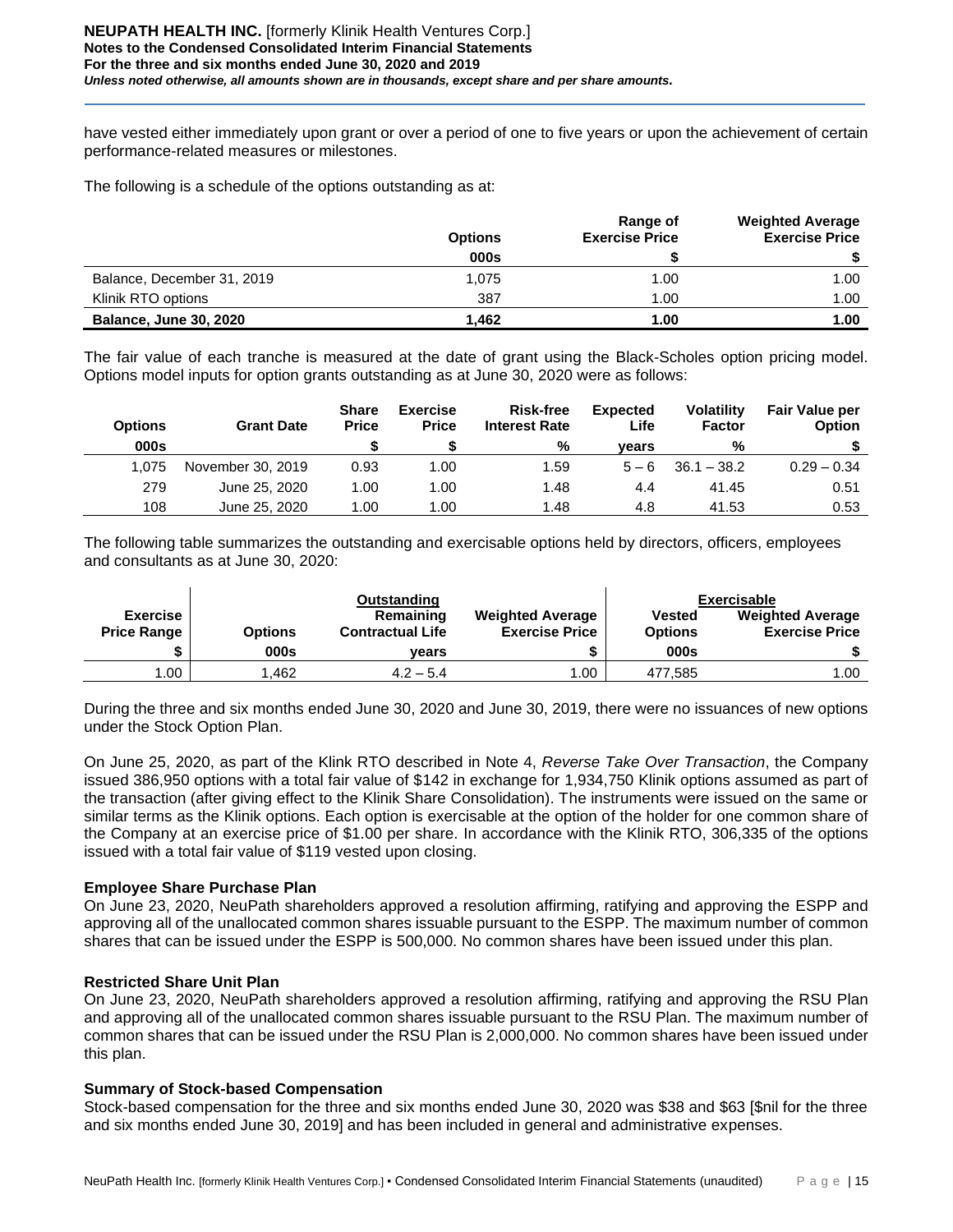The maximum number of common shares that can be issued under all three plans cannot exceed 20% of the total number of common shares outstanding calculated on a non-diluted basis.

# **12. WARRANTS**

On March 24, 2020, the Company extended the maturity dates of certain warrants that were issued in conjunction with convertible debentures, preferred shares and common shares by an additional six months. The maturities were extended in recognition of the additional time it has taken the Company to complete its anticipated go-public transaction. All other terms related to the warrants remain unchanged.

On June 25, 2020, as part of the Klinik RTO described in Note 4, *Reverse Take Over Transaction*, the Company issued 300,000 warrants with a total fair value of \$74 in exchange for 1,500,000 Klinik warrants assumed as part of the transaction (after giving effect to the Klinik Share Consolidation). The instruments were issued on the same or similar terms as the Klinik warrants. Each warrant is exercisable at the option of the holder for one common share of the Company at an exercise price of \$1.00 per share and expire in December 2021.

 $\mathbf{L}$ 

As at June 30, 2020, the following warrants were outstanding:

|                                                                                     |                          |                                |                                                         | <b>Fair Value Black-Scholes Model Inputs</b> |                         |                   |               |
|-------------------------------------------------------------------------------------|--------------------------|--------------------------------|---------------------------------------------------------|----------------------------------------------|-------------------------|-------------------|---------------|
| <b>Type</b>                                                                         | <b>Exercise</b><br>Price | <b>Warrants</b><br>Outstanding | Weighted<br>Average<br>Remaining<br>Contractual<br>Life | <b>Risk Free</b><br>Rate                     | <b>Expected</b><br>Life | <b>Volatility</b> | Fair<br>Value |
|                                                                                     | \$                       | 000s                           | years                                                   | %                                            | years                   | %                 | \$            |
| Warrants                                                                            | 0.25                     | 4,480                          | 5.59                                                    | 0.73                                         | $4 - 9$                 | 55.00             | 800           |
| Warrants                                                                            | 1.00                     | 2,000                          | 0.64                                                    | $1.46 - 2.29$                                | $2 - 3$                 | $42.20 - 60.95$   | 548           |
| Warrants                                                                            | 1.30                     | 1,986                          | 2.47                                                    | $1.47 - 2.29$                                | $2 - 3$                 | $60.95 - 75.14$   | 357           |
| Warrants                                                                            | 2.00                     | 1,000                          | 1.90                                                    | 0.97                                         | 2                       | 39.10             | 37            |
| Prepaid warrants<br>Warrants issued as a component<br>of convertible debentures and | 0.001                    | 10,420                         | 1.65                                                    | 1.89                                         | 3                       | 43.18             | 9,794         |
| <b>Preferred Shares</b>                                                             | 1.00                     | 1,250                          | 5.69                                                    |                                              |                         | -                 | 117           |
| Klinik RTO warrants                                                                 | 1.00                     | 300                            | 1.42                                                    | 1.52                                         | 1.44                    | 50.48             | 74            |
|                                                                                     |                          | 21,436                         | 2.77                                                    |                                              |                         |                   | 11,727        |

Except for the Klinik warrants issued in connection with the Klinik RTO, the Company did not issue any additional warrants during the three and six months ended June 30, 2020.

# **13. MANAGEMENT OF CAPITAL**

The Company's capital management objectives are to safeguard its ability to continue as a going concern and to preserve its capital through adapting its strategic efforts and working to optimize revenues from its pain management business. The Company also attempts to raise additional funds through the issuance of debt or equity.

In the management of capital, the Company's definition of capital includes shareholders' deficiency, long-term debt and preferred shares liability, net of cash, which as at June 30, 2020, totalled \$19,307 [December 31, 2019 - \$19,461].

There were no changes to the Company's capital management policy during the three and six months ended June 30, 2020.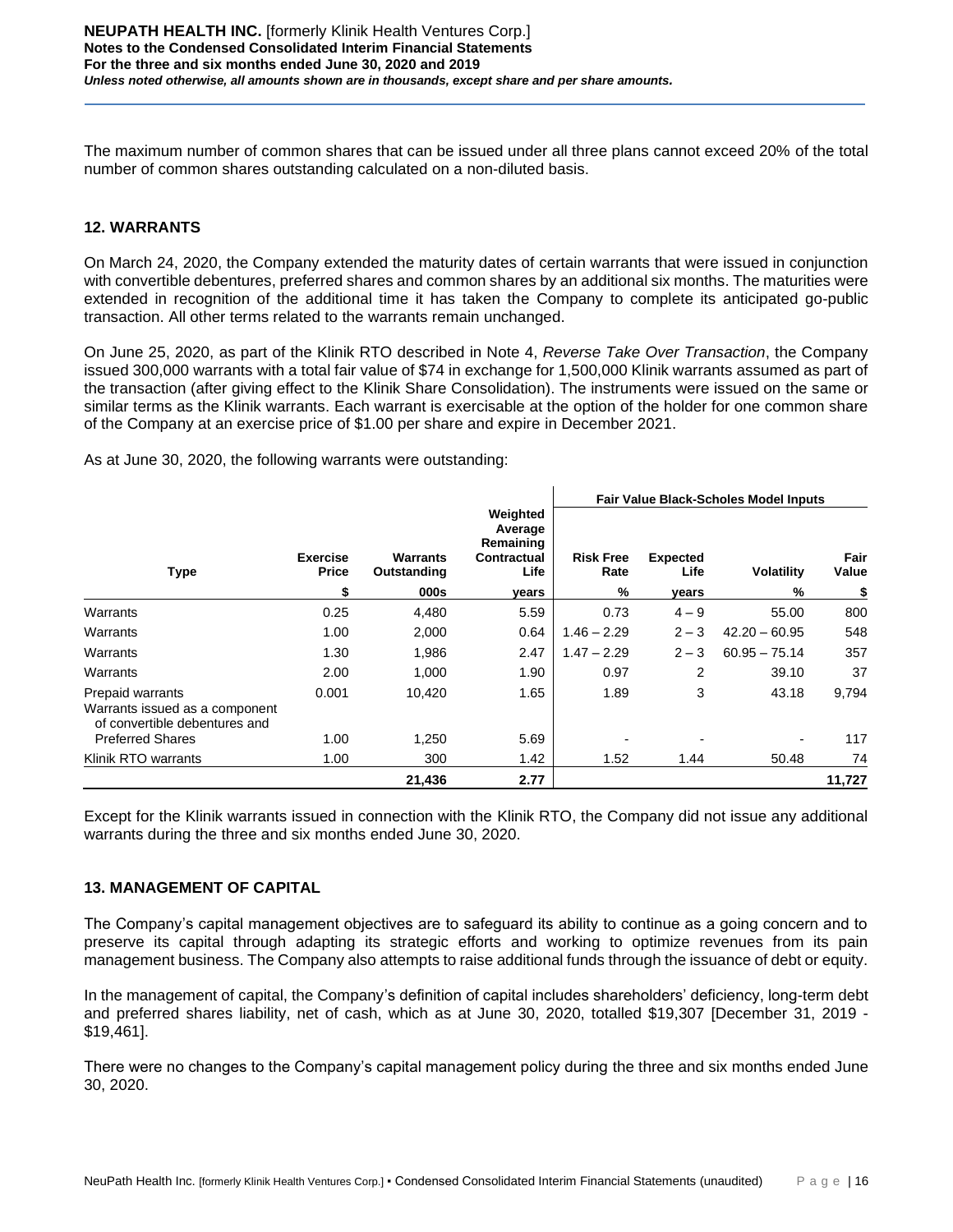# **14. NET CHANGE IN NON-CASH WORKING CAPITAL**

Net change in non-cash working capital consists of:

|                                          | Six months ended<br>June 30 |          |
|------------------------------------------|-----------------------------|----------|
|                                          | 2020                        | 2019     |
|                                          |                             |          |
| Accounts receivable                      | 283                         | (2, 183) |
| Other assets                             | 46                          | 35       |
| Accounts payable and accrued liabilities | 942                         | 846      |
| Income tax liabilities                   | 206                         | 100      |
| Provisions                               | (255)                       | (525)    |
| Net change in non-cash working capital   | 1,222                       | (1,727)  |

# **15**. **COMMITMENTS**

The Company leases real property for its clinical and office locations in Canada. The Company is committed, under estimated additional variable rent payment obligations, as follows:

|                 |                   | <b>Additional</b>       |        |           |           |                      |
|-----------------|-------------------|-------------------------|--------|-----------|-----------|----------------------|
|                 | <b>Expiry</b>     | Rent<br><b>Payments</b> | 1 vear | 2-3 years | 4-5 years | More than<br>5 years |
| Clinic Location |                   | S                       | S      | S         | S         | \$                   |
| London          | June 30, 2025     | 1.125                   | 225    | 450       | 450       |                      |
| <b>Hamilton</b> | November 30, 2022 | 155                     | 64     | 91        |           |                      |
| Mississauga     | February 28, 2024 | 687                     | 187    | 375       | 125       |                      |
| Oakville        | July 31, 2022     | 98                      | 47     | 51        |           |                      |
| <b>Brampton</b> | July 31, 2025     | 203                     | 40     | 80        | 80        | 3                    |
| Toronto         | December 31, 2023 | 185                     | 53     | 106       | 26        |                      |
| Scarborough     | July 31, 2022     | 140                     | 67     | 73        |           |                      |
| Oshawa          | November 30, 2025 | 330                     | 61     | 122       | 122       | 25                   |
| Ottawa          | July 31, 2028     | 670                     | 83     | 166       | 166       | 255                  |
|                 |                   | 3.593                   | 827    | 1,514     | 969       | 283                  |

These additional rent payments are variable, and therefore have not been included in the right-of-use asset or lease obligations.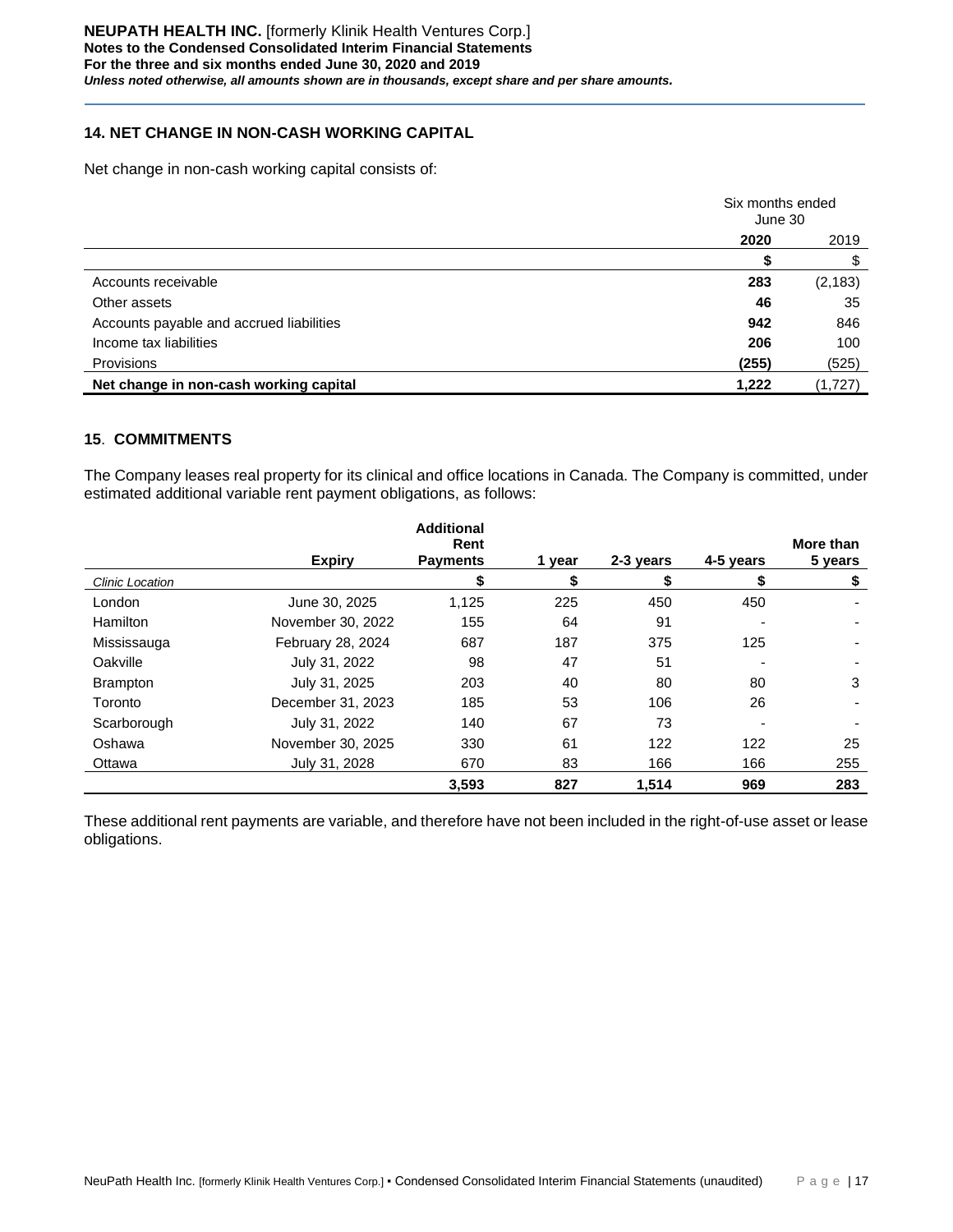# **16. FINANCIAL INSTRUMENTS**

### **Classification of Financial Instruments**

Financial assets and financial liabilities are measured on an ongoing basis at fair value or amortized cost. The classification of the financial instruments, as well as their carrying values, are shown in the table below:

|                                                | June 30, 2020  | December 31, 2019 |
|------------------------------------------------|----------------|-------------------|
|                                                | S              | \$                |
| <b>Financial assets at amortized cost</b>      |                |                   |
| Cash                                           | 3,289          | 883               |
| Accounts receivable                            | 6,868          | 7,151             |
| Total financial assets                         | 10,157         | 8,034             |
| <b>Financial liabilities at amortized cost</b> |                |                   |
| Accounts payable and accrued liabilities       | 6,198          | 5,161             |
| <b>Provisions</b>                              | 637            | 892               |
| Due to related parties                         | 3,674          | 4,226             |
| Preferred shares liability                     |                | 798               |
| Long-term debt                                 | 4,804          | 9,775             |
|                                                | 15,313         | 20,852            |
| Financial liabilities at fair value            |                |                   |
| Derivative financial liabilities               | $\blacksquare$ | 1,175             |
| Conversion feature on preferred shares         |                | 236               |
|                                                |                | 1,411             |
| <b>Total financial liabilities</b>             | 15,313         | 22,263            |

Except for the financial liabilities carried at fair value, the Company's financial instruments are measured at amortized cost and their fair values approximate carrying values.

### **Financial Instruments**

IFRS 13, *Fair Value Measurements* requires disclosure of a three-level hierarchy that reflects the significance of the inputs used in making fair value measurements. All assets and liabilities for which fair value is measured or disclosed in the financial statements are categorized within the fair value hierarchy, described as follows, based on the lowest level input that is significant to the fair value measurement as a whole:

- Level 1 Unadjusted quoted prices at the measurement date for identical assets or liabilities in active markets
- Level 2 Observable inputs other than quoted prices in Level 1, such as quoted prices for similar assets and liabilities in active markets; quoted prices for identical or similar assets and liabilities in markets that are not active; or other inputs that are observable or can be corroborated by observable market data
- Level 3 Significant unobservable inputs that are supported by little or no market activity

The Company reviews the fair value hierarchy classification on a quarterly basis. Changes to the ability to observe valuation inputs may result in a reclassification of levels for certain securities within the fair value hierarchy. The Company did not have any transfer of assets and liabilities between Level 1, Level 2 and Level 3 of the fair value hierarchy during the three and six months ended June 30, 2020 and 2019.

Derivative financial liabilities and conversion feature on preferred shares are classified as Level 3 fair value financial instruments on the fair value hierarchy.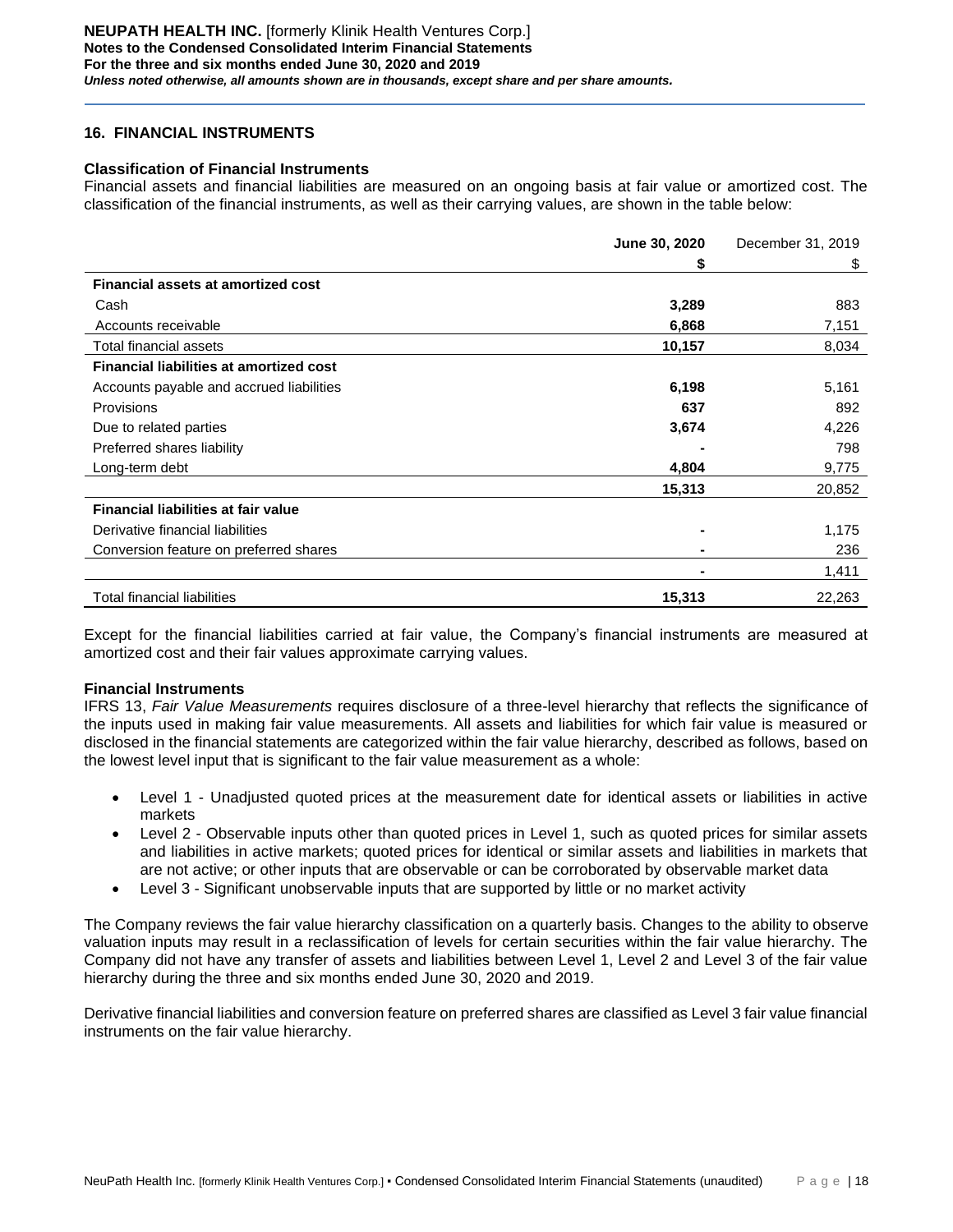### **NEUPATH HEALTH INC.** [formerly Klinik Health Ventures Corp.] **Notes to the Condensed Consolidated Interim Financial Statements For the three and six months ended June 30, 2020 and 2019** *Unless noted otherwise, all amounts shown are in thousands, except share and per share amounts.*

|                               | <b>Derivative Financial</b><br><b>Liabilities</b> | <b>Conversion Feature</b><br>on Preferred<br><b>Shares</b> | <b>Total Level 3</b><br><b>Financial</b><br><b>Instruments</b> |
|-------------------------------|---------------------------------------------------|------------------------------------------------------------|----------------------------------------------------------------|
| Balance, December 31, 2019    | 1,175                                             | 236                                                        | 1,411                                                          |
| Fair value adjustments        | 306                                               | 61                                                         | 367                                                            |
| Balance, March 31, 2020       | 1,481                                             | 297                                                        | 1,778                                                          |
| Fair value adjustments        | 201                                               | 41                                                         | 242                                                            |
| Conversion on Liquidity Event | (1,682)                                           | (338)                                                      | (2,020)                                                        |
| <b>Balance, June 30, 2020</b> |                                                   | $\blacksquare$                                             |                                                                |

# **Credit Risk**

The Company, in the normal course of business, is exposed to credit risk from its customers. Credit risk is the risk of an unexpected loss if a counterparty to a financial instrument fails to meet its contractual obligations. The Company is exposed to credit risk on its cash and accounts receivable. The Company's objective with regard to credit risk in its operating activities is to reduce its exposure to losses. As the Company does not utilize credit derivatives or similar instruments, the maximum exposure to credit risk is the full amount of the carrying value of its cash and accounts receivable.

The Company's cash is held with three financial institutions in various bank accounts. These financial institutions are major banks in Canada, which the Company believes lessens the degree of credit risk.

As a result of COVID-19, the Company has not noted a significant change in the credit risk of its financial instruments.

### **Risk Factors**

The following is a discussion of liquidity risk and market risk and related mitigation strategies that have been identified. This is not an exhaustive list of all risks nor will the mitigation strategies eliminate all risks listed.

### **Liquidity Risk**

Liquidity risk is the risk that the Company will encounter difficulties in meeting its financial liability obligations as they become due. The Company's objective is to provide for expected cash requirements and accommodate for changes in liquidity needs. The Company manages this risk by managing its capital structure through continuous monitoring of its actual and projected cash flows.

As a result of COVID-19, the Company has reviewed the working capital requirements needed for medical supplies and the additional safety protocols that were implemented to comply with guidelines from the Ontario Government. The Company anticipates that its current cash of \$3.3 million as at June 30, 2020, together with the cash flows generated from operations, will be sufficient to execute its current business plan for the next 12 months.

As at June 30, 2020, the Company's financial liabilities had contractual maturities as summarized below:

|                                          |              | <b>Current</b>             |                   | Non-current       |           |
|------------------------------------------|--------------|----------------------------|-------------------|-------------------|-----------|
|                                          | <b>Total</b> | Within 12<br><b>Months</b> | 1 to $2$<br>Years | $2$ to 5<br>Years | > 5 years |
| Accounts payable and accrued liabilities | 6,198        | 6,198                      |                   | -                 |           |
| Provisions                               | 637          | 637                        |                   | ٠                 |           |
| Due to related parties                   | 3,674        | -                          | 3,674             | -                 |           |
| Long-term debt                           | 4,804        | 3,591                      | 232               | 981               |           |
|                                          | 15,313       | 10,426                     | 3,906             | 981               |           |

The Company's ability to satisfy its debt obligations will depend principally upon its future operating performance. The Company's inability to generate sufficient cash flow to satisfy its debt service obligations or to refinance its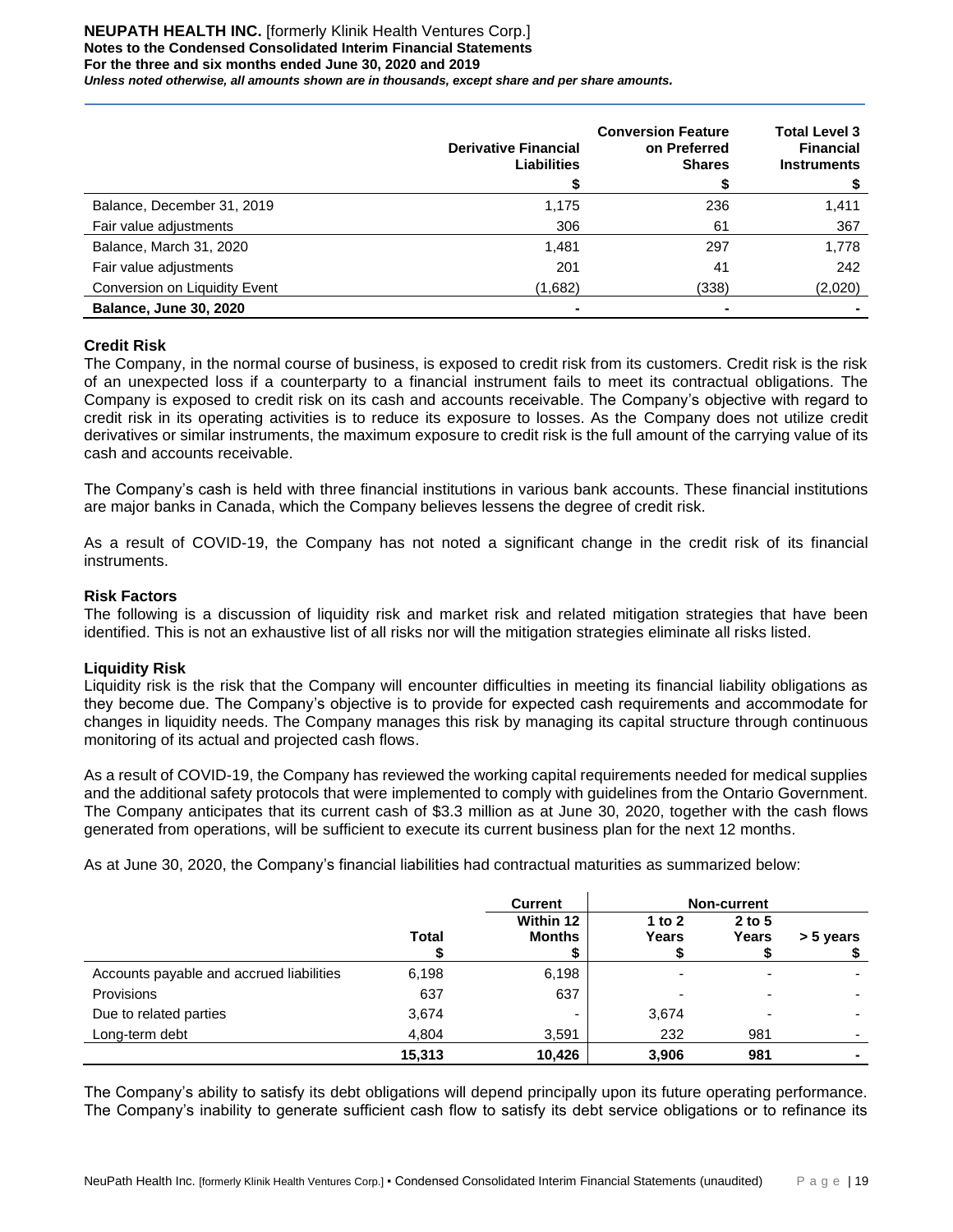obligations on commercially reasonable terms could materially adversely impact the Company's business, financial condition or operating results.

### **Interest Rate Risk**

Financial instruments that potentially subject the Company to cash flow interest rate risk are those assets and liabilities with a variable interest rate. Only one of the Company's loan facilities included in long-term debt includes a variable interest rate. Accordingly, with respect to the carrying and fair values of interest-bearing liabilities, an assumed 25-basis point increase or decrease in interest rates would not have a significant impact on net loss and comprehensive loss.

Financial assets and financial liabilities that bear interest at fixed rates are subject to fair value interest rate risk. The Company's lease obligations and long-term debt are at fixed rates of interest. Those that are non-interest bearing are carried at amortized cost and calculated using discount rates appropriate to the related debt.

The Company's policy is to minimize interest rate cash flow risk exposures on its long-term financing. The Company's loans and borrowings and lease obligations are at fixed interest rates.

### **17. RELATED PARTY TRANSACTIONS**

The Company's related parties include certain investors and shareholders, subsidiaries and key management personnel.

### **Loans from Related Parties**

The following related party balances were outstanding as at:

|                                       | June 30, 2020 | December 31, 2019 |
|---------------------------------------|---------------|-------------------|
|                                       |               |                   |
| Due to Bloom Burton & Co. Inc.        | 3,631         | 3,577             |
| Due to Bloom Burton Development Corp. | 43            | 43                |
| Promissory note                       |               | 606               |
|                                       | 3.674         | 4.226             |

The amount due to Bloom Burton & Co. Inc. ("BBCI"), a shareholder of the Company, is non-interest bearing, unsecured and due on demand. BBCI has agreed not to call the loan prior to December 31, 2021.

The amount due to Bloom Burton Development Corp. ("BBDC"), a shareholder of the Company, is non-interest bearing, unsecured and due on demand. BBDC has agreed not to call the loan prior to December 31, 2021.

On February 26, 2018, as part of the acquisition of RAM, a promissory note in the amount of \$650 was issued to the vendors as part of the purchase consideration. The promissory note bore interest at 4% per annum and matured on February 26, 2020. A partial repayment was made against the promissory note during 2019 in the amount of \$80. The Company repaid the remaining balance of the promissory note during the three months ended March 31, 2020.